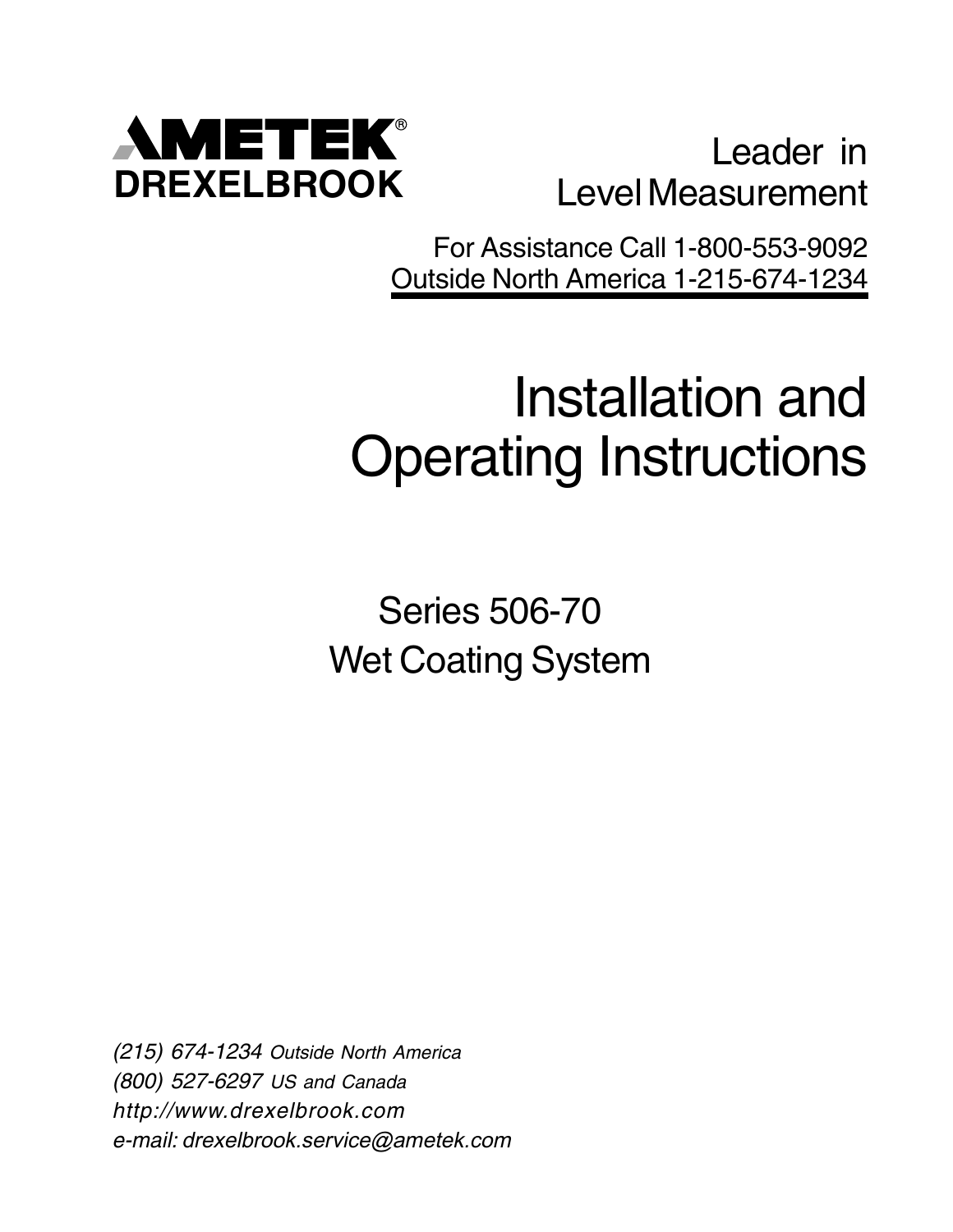AMETEK Drexelbrook makes no warranty of any kind with regard to the material contained in this manual, including, but not limited to, implied warranties or fitness for a particular purpose. Drexelbrook shall not be liable for errors contained herein or for incidental or consequential damages in connection with the performance or use of material.

Copyright 2001 AMETEK Drexelbrook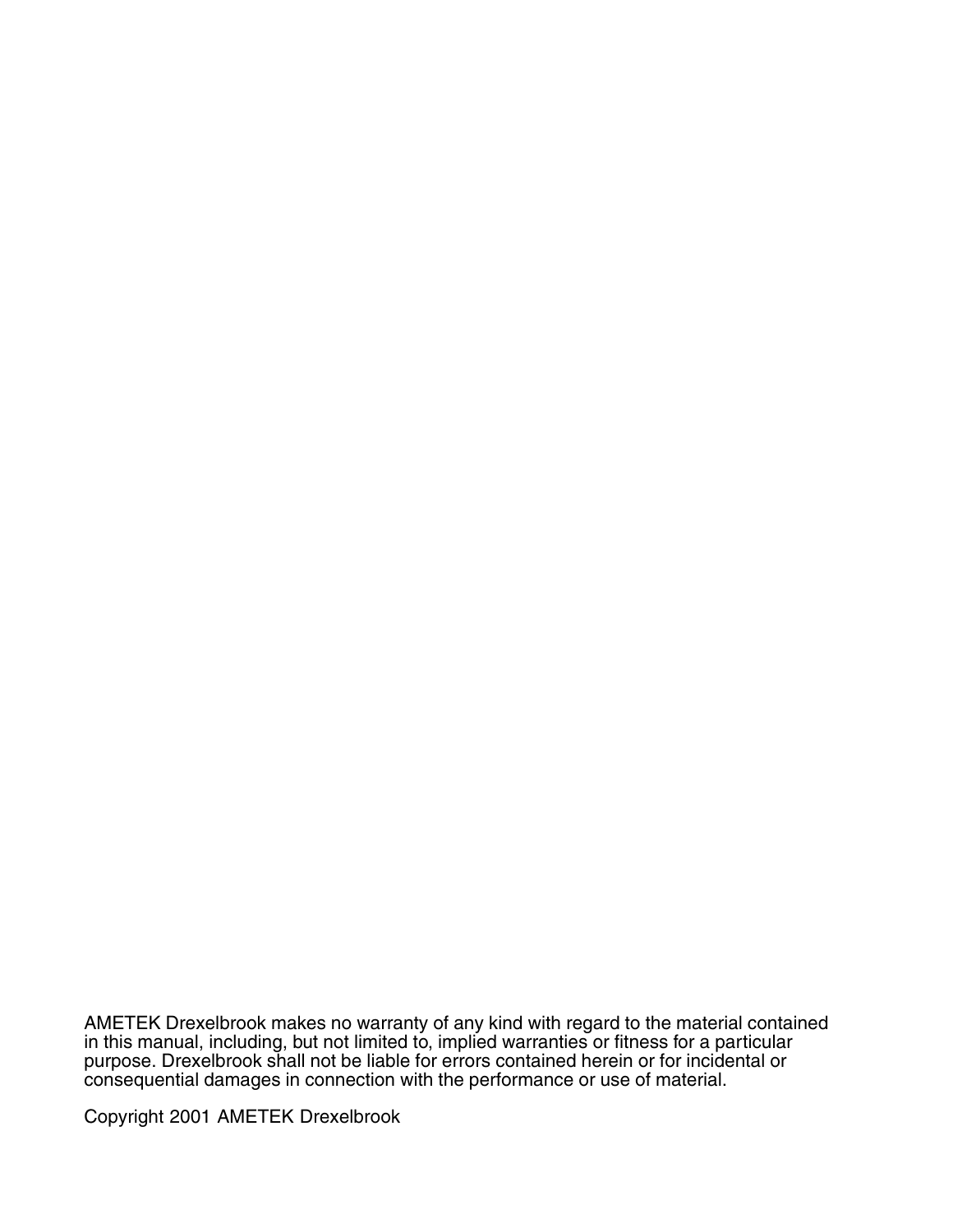506-70-LM

# Series 506-70 Wet Coating System



205 Keith Valley Road Horsham, PA 19044<br>US Sales 800-553-9092 800-553-9092 24 Hour Service 800-527-6297 International 215-674-1234 Fax 215-674-2731 E- mail drexelbrook.info @ametek.com An ISO 9001 Certified Company<br>www.drexelbrook.com www.drexelbrook.com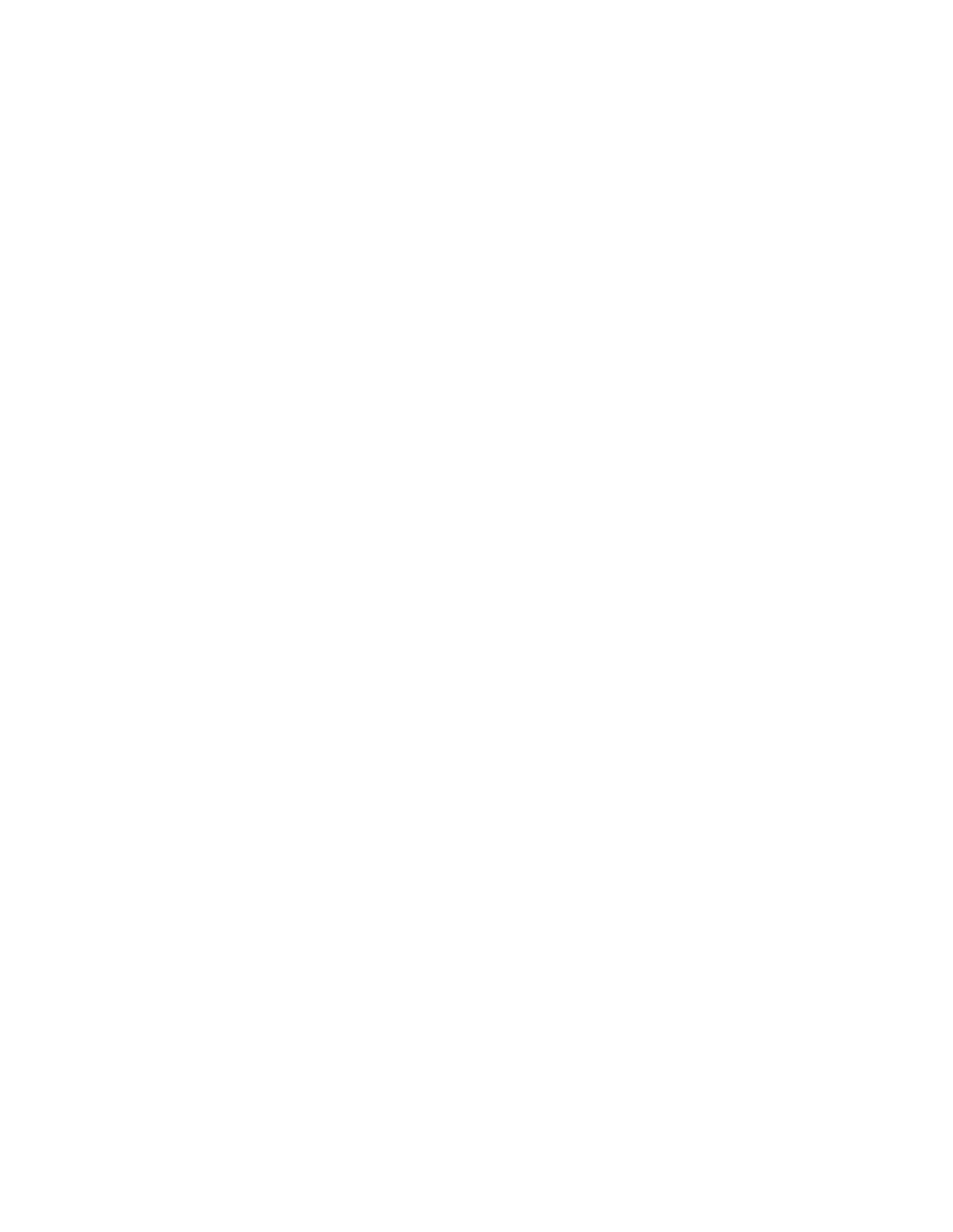## Table of Contents

| 1.1 |                  |  |  |  |
|-----|------------------|--|--|--|
| 1.2 |                  |  |  |  |
|     | 1.2.1            |  |  |  |
|     | 1.2.2            |  |  |  |
|     | 1.2.3            |  |  |  |
|     |                  |  |  |  |
|     |                  |  |  |  |
|     |                  |  |  |  |
| 2.1 |                  |  |  |  |
|     | <b>SECTION 3</b> |  |  |  |
| 3.1 |                  |  |  |  |
| 3.2 |                  |  |  |  |
| 3.3 |                  |  |  |  |
| 3.4 |                  |  |  |  |
| 3.5 |                  |  |  |  |
|     |                  |  |  |  |
|     |                  |  |  |  |
| 4.1 |                  |  |  |  |
| 4.2 |                  |  |  |  |
|     | 4.2.1            |  |  |  |
|     |                  |  |  |  |
| 4.3 |                  |  |  |  |
|     |                  |  |  |  |
|     | 4.3.2            |  |  |  |
|     | 4.3.3            |  |  |  |
|     | 4.3.4            |  |  |  |
|     |                  |  |  |  |
|     |                  |  |  |  |
| 5.1 |                  |  |  |  |
| 5.2 |                  |  |  |  |
| 5.3 |                  |  |  |  |
| 5.4 |                  |  |  |  |
| 5.5 |                  |  |  |  |
| 5.6 |                  |  |  |  |
|     |                  |  |  |  |
|     |                  |  |  |  |
| 5.1 |                  |  |  |  |
| 5.2 |                  |  |  |  |
| 5.3 |                  |  |  |  |
| 5.4 |                  |  |  |  |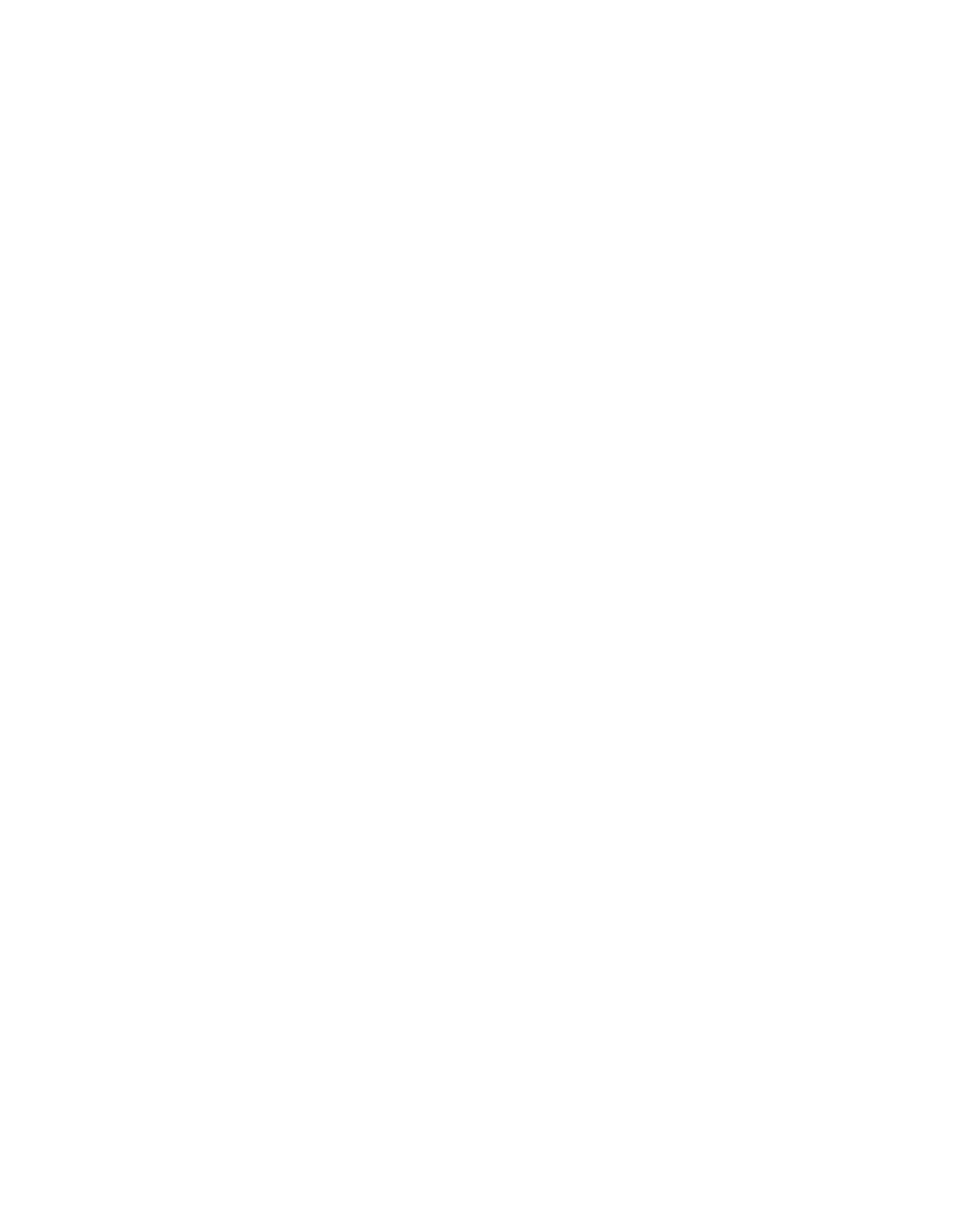### **SECTION 1 -INTRODUCTION**

The instructions in this manual are for the Drexelbrook 506-70 Series Wet Coating System, used to detect the presence or absence of material while ignoring wet coatings.

#### $1.1$ **System Description**

The Drexelbrook 506-70 Series control consists of three major components. The sensing element mounts into the wall of the vessel. The electronic unit includes the measuring circuit, customer connection terminals, high and low level Fail Safe Selector, and time delay. The sensing element and remote electronic unit are connected by a three-terminal cable. See Figures 1-1.

The 406-70 Series electronic unit is a precision radio frequency (RF) relay output instrument. It provides double-pole, double-throw relay contact closure when the material level passes the height of the sensing element.



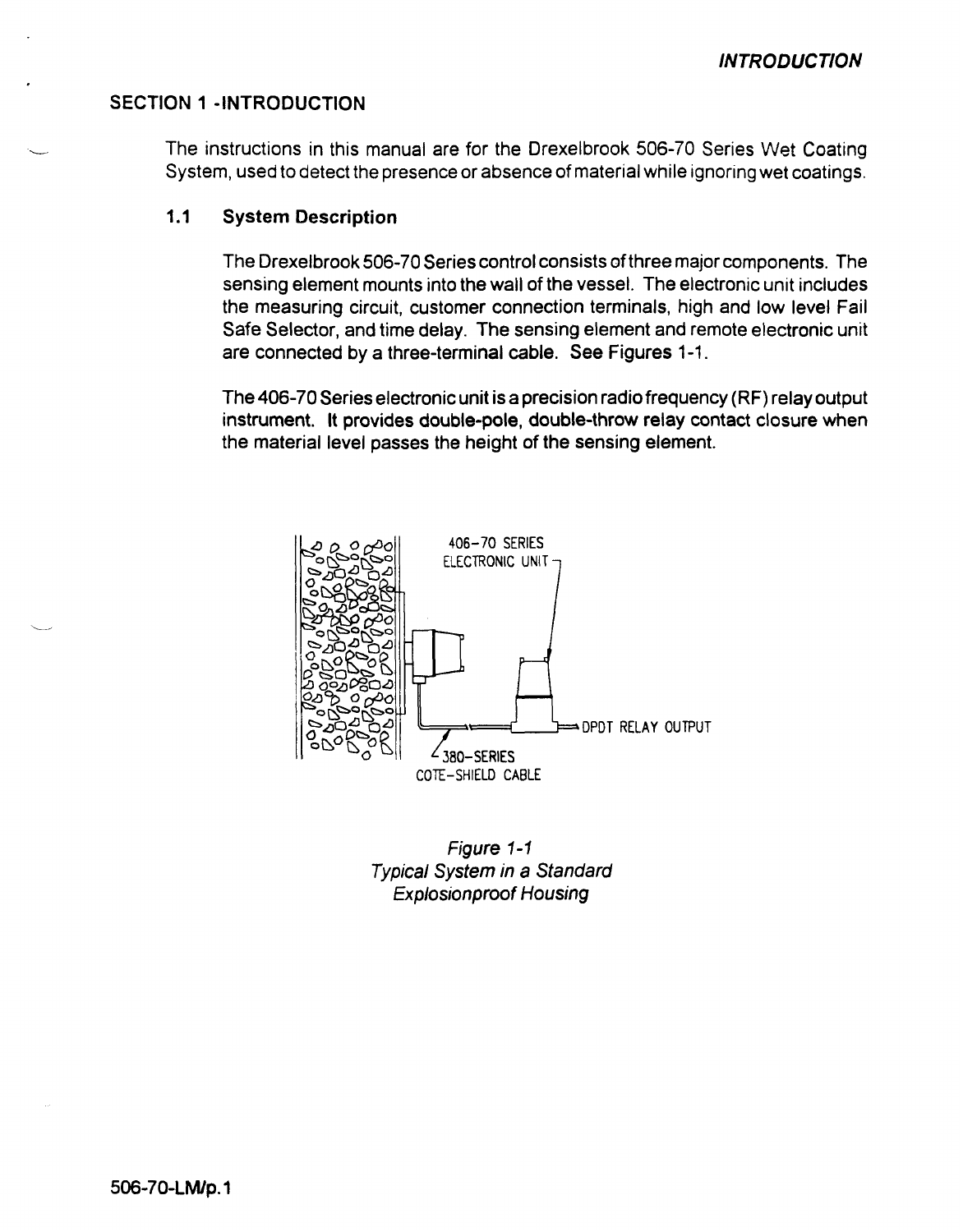This Wet Coating system features Cote-Shield<sup>tm</sup> electronics which enables the instrument to ignore the effects of material coatings or build-up on the sensing element.

The sensing element is mounted in the vessel wall where the presence/absence detection is desired. It consists of two sections: a center measuring electrode, and a Cote-Shield electrode. See Figure 1-2. When a coating or build-up occurs on the sensing element, the Cote-Shield electrode inhibits the flow of current from the center electrode to the vessel wall (ground). The only path to ground available for the current is through the material being measured. This prevents a false level indication when only a coating is present.

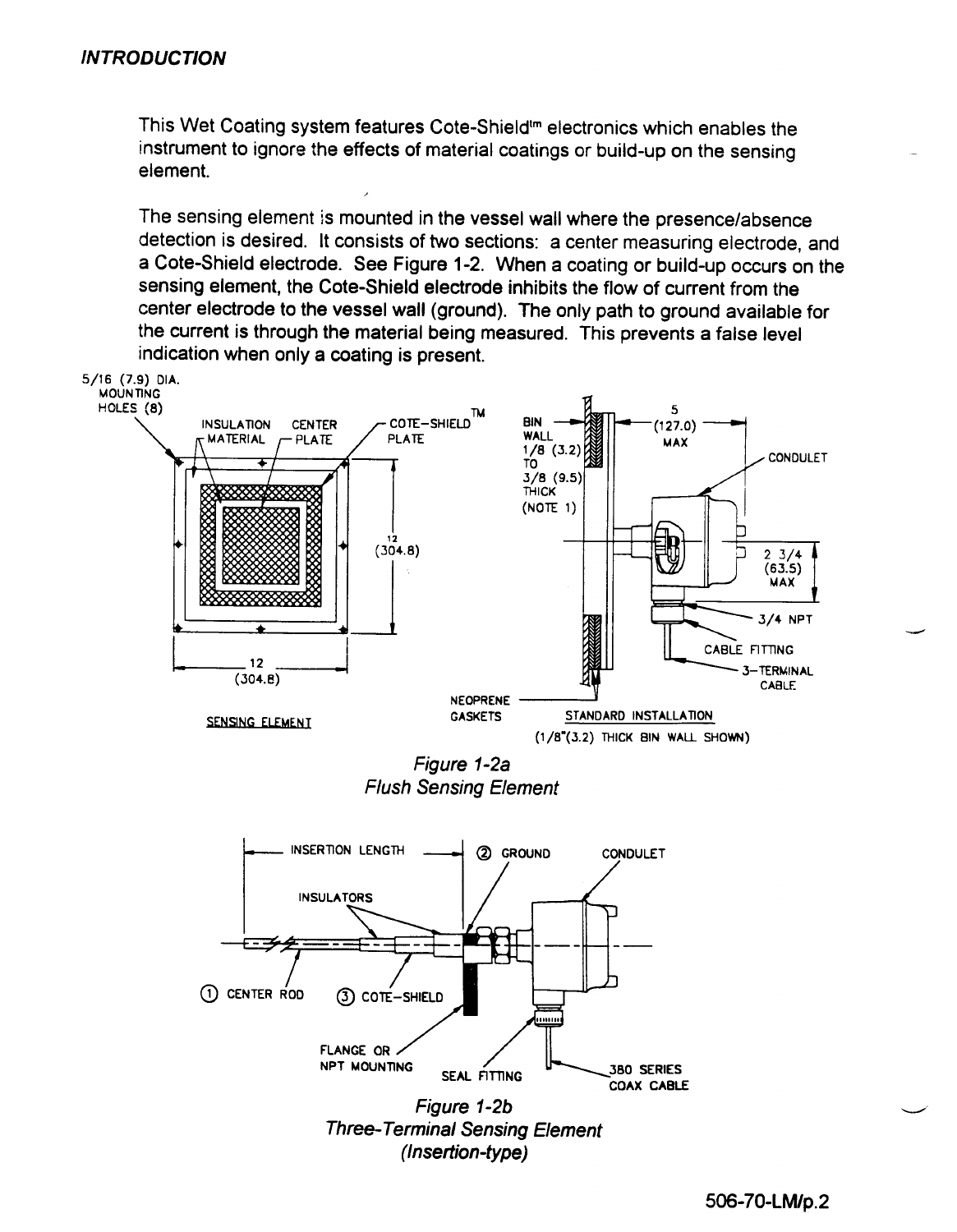$\Delta$ 

#### $1.2$ **Models Available**

### 1.2.1 System Number Description

In the Drexelbrook Wet Coating System model number, the first three digits indicate an on/off control, the middle digits indicate the electronic unit series and the last three digits refer to the type of the sensing element.

### 1.2.2 Electronic Unit

| 406-70XX | 120 VAC powered   |
|----------|-------------------|
| 406-71XX | 12-30 VDC powered |
| 406-73XX | 230 VAC powered   |

### **1.2.3 Sensing Element**

700-207-1

12" X 12" 304 SS and Special Polyurethane.

700-207-2

12" x 12" 304 SS and Teflon

700-207-3

12" X 12" Curved 304 SS and Rubber

700-207-4

12" X 12" extra heavy duty special polyethylene and 400 series SS. 700-207-6

8" X 8" 304 SS and Special Polyurethane.

Sensing Element includes 25 feet of cable and condulet.

### 1.2.4 Housings

The 406-7000 Series electronics comes standard in an explosionproof housing. An optional NEMA 4 housing with red/ green indicator lights is also available.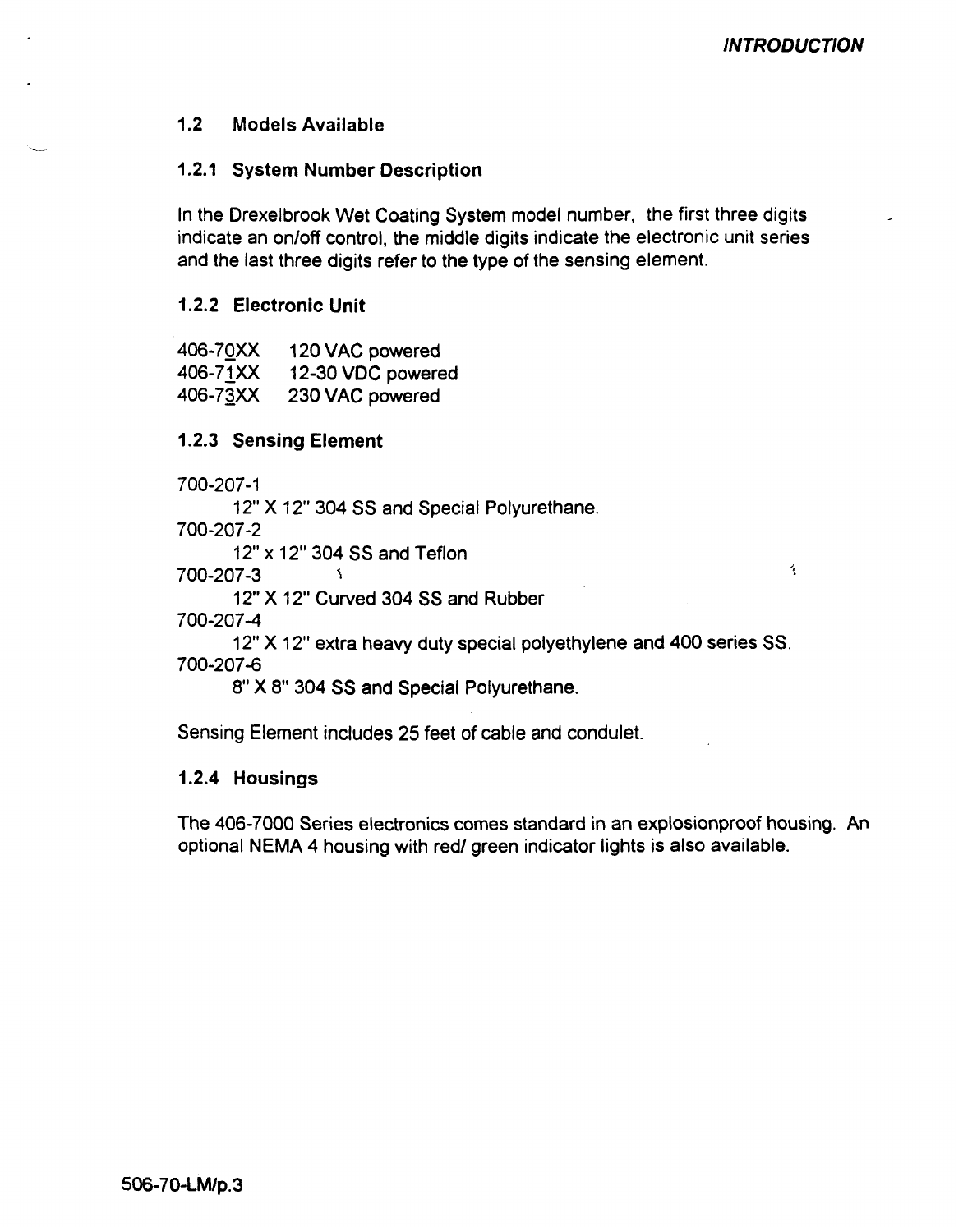### **SPECIFICATIONS**

### **SECTION 2 - SPECIFICATIONS**

#### $2.1$ **Electronics**

#### $A_{n}$ **Power Requirement**

120 ± 25 Vac 50/60 Hz 1 watt (406-70XX)

240 ± 50 Vac 50/60 Hz 1 watt (406-73XX).

12-30 VDC 1 watt (406-71XX)

**B. Ambient Temperature** 

-40° to 140° F

 $C_{1}$ Sensitivity

Designed to sense presence/absence of liquids and liquid-based slurries.

#### D. **Hazardous Areas**

Standard Explosion-proof Housing meets NEMA Classifications 1-5 and 12, and is explosionproof for Class I, Groups A, B, C, D and Class II, Groups E, F, G (Division 1 & 2).

Optional NEMA 4 housing is suitable for non-hazardous areas.

E. **RFI Protection (built-in)** 

> The operating point for unit in an explosion-proof housing is unaffected by 5W field @ 27 MHz, 150 MHz, or 450 MHz at a distance of 5 feet from exposed sensing element, cable, or power line.

F. **Temperature Effect** 

No measurable effect within ambient and process temperature limits.

G. Output (relay contact rating)

> 120 Vac: 5A non-inductive, 3A inductive 240 Vac: 5A non-inductive, 2A inductive 24 Vdc: 5A non-inductive.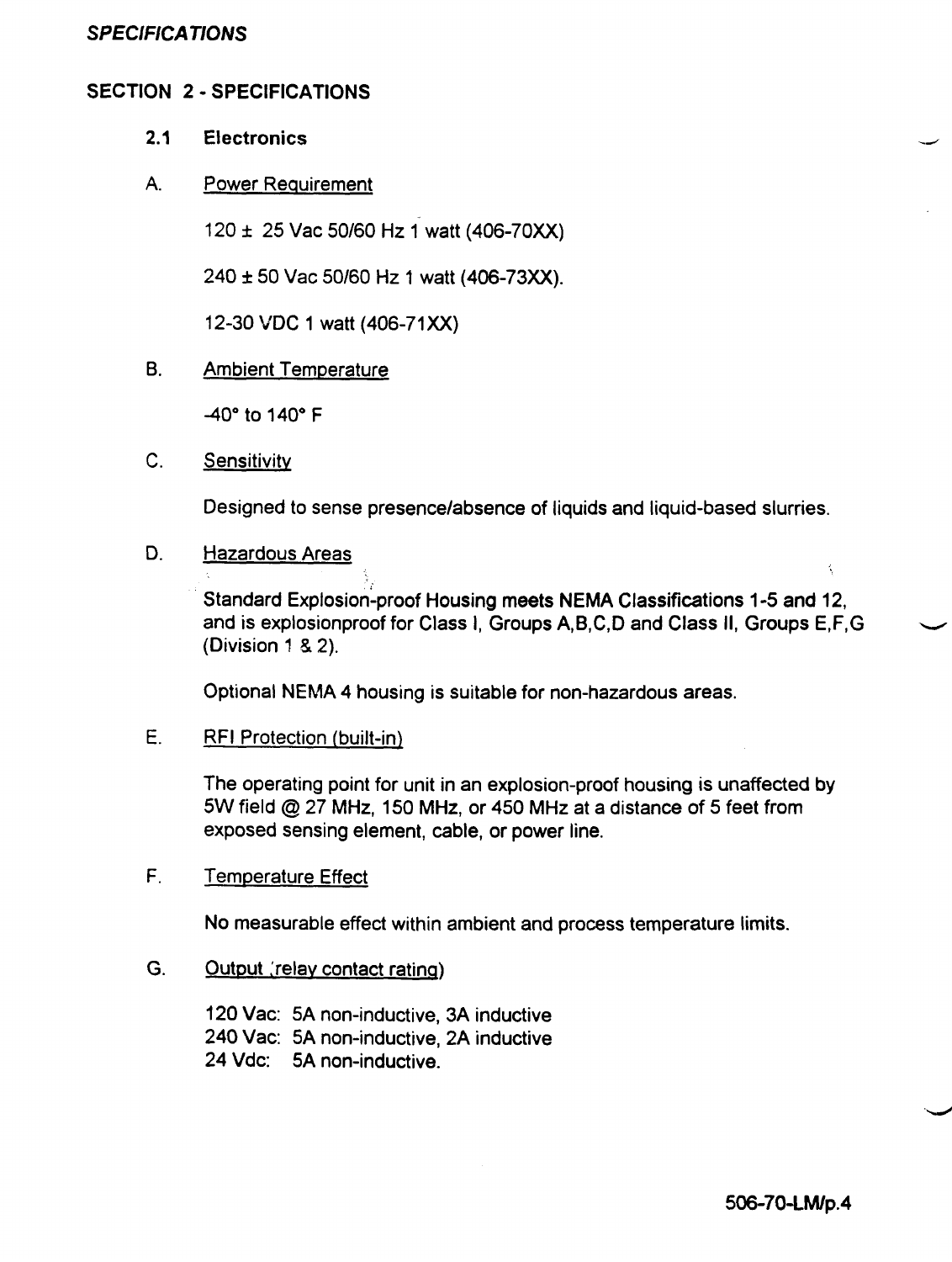#### $H_{\cdot}$ Fail Safe

Field-switchable to either Low-Level Fail Safe (LLFS) or High-Level Fail-Safe (HLFS).

#### $\overline{L}$ **Measuring Cable**

3-terminal coaxial cable, up to 150 feet (25 feet standard). 160°F max temp limit; less than 5/8 inch O.D. at largest point.

**Time Delay (Reverse-Acting)**  $J_{-}$ 

Adjustable 0-90 seconds. Alarm output will be delayed by the delay period.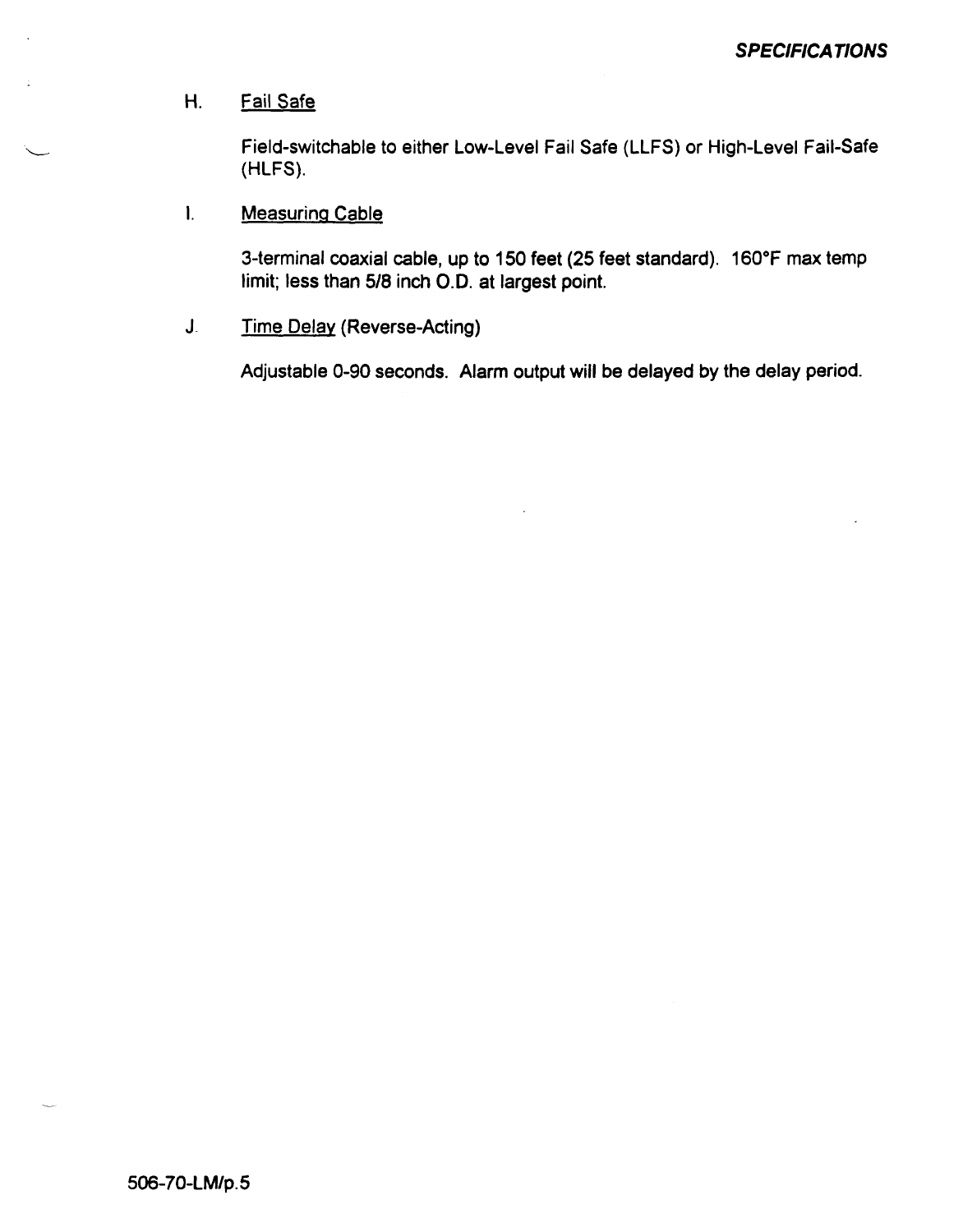### **INSTALLATION**

### **SECTION 3 - INSTALLATION**

Note: Before installing Sensing Element in vessel wall, it is recommended that an operational check be performed on system. See Section 4 - Operation, for further details.

#### $3.1$ **Unpacking**

Carefully remove the contents of the shipping carton and check each item against the packing list before destroying any packing material. If there is any shortage or damage, report it immediately to the factory.

#### $3.2$ **Mounting the Electronic Unit**

The electronic unit is designed for wall mounting, and it should be mounted in a location that is free of vibration, corrosive atmospheres, and any possibility of me chanical damage. Ambient temperatures should be between -40°F and 140°F. For convenience at start-up, it is best to install the instrument in a reasonably accessible location. See Figure 3-1.



**NOTE** 

1. FOR EXPLOSIONPROOF INSTALLATIONS IN CLASS I, DIV. 1 OR 2, GROUPS A, B, C, D SEAL FITTINGS ARE REQUIRED WITHIN 18 INCHES OF BOTH SIDES OF TRANSMITTER. CONSULT NATIONAL ELECTRICAL CODE.

> **Figure 3-1 Mounting Dimensions for Standard Explosionproof Housing**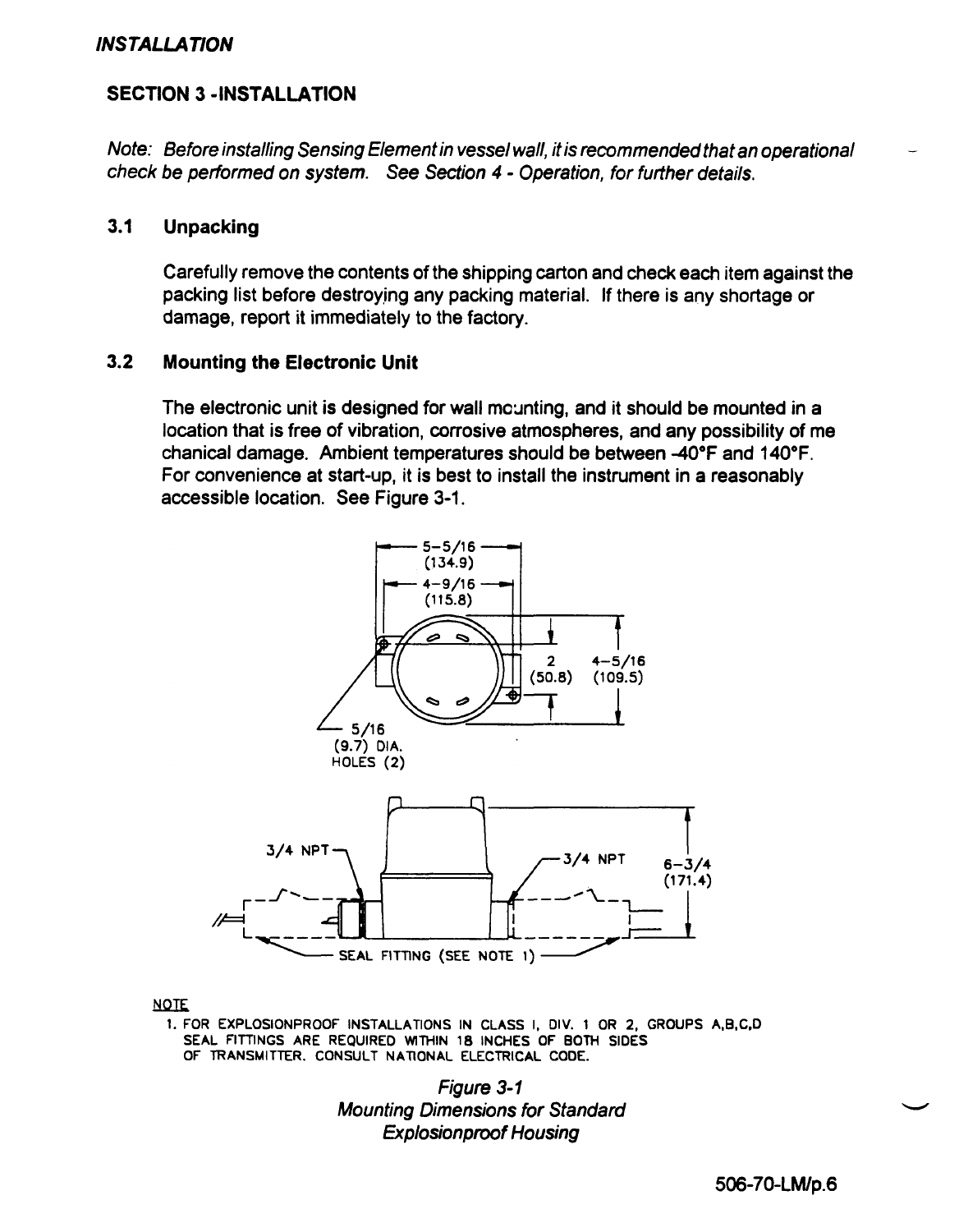$\tilde{\mathbf{S}}$ 

#### **Mounting the Sensing Element**  $3.3$

The mounting location of the sensing element, whether remotely mounted, integrally mounted, or close-coupled to the electronic unit, often depends on the placement of nozzles or openings into the vessel.

Note: Do not mount a Cote-Shield sensing element through a nozzle which exceeds the length of the first insulator. See Figure 3-2. In all cases, it is necessary to protect the insulation on the sensing element against cuts and scrapes during installation.



Figure 3-2 **Mounting a Rigid Sensing Element**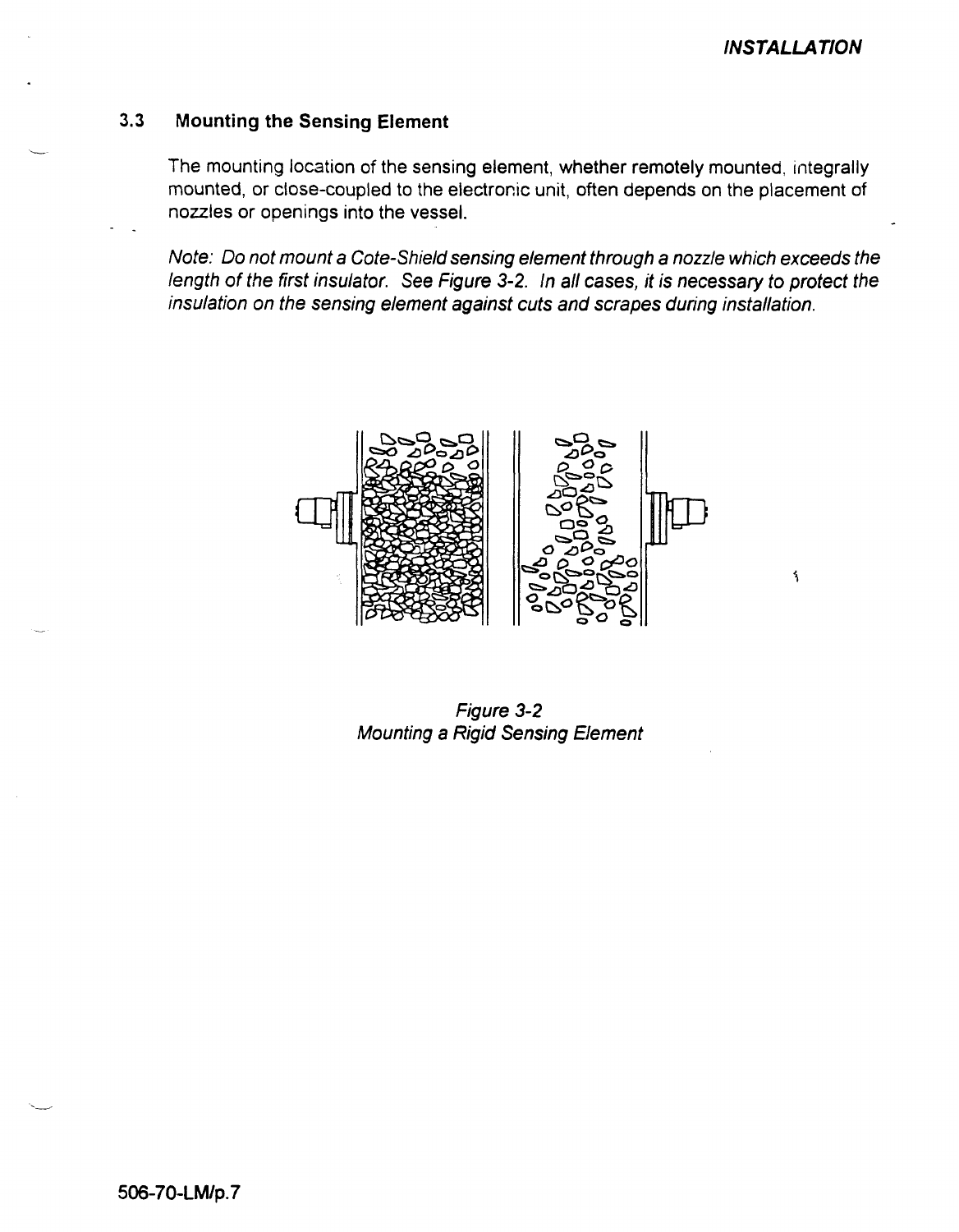The flush sensing element should be mounted IN THE FLOW STREAM, see Figure 3-3. These sensing elements are designed and built to withstand the impact of coal, rock, wood, chips, etc.

For a recommended sensing element location at the top of a chute, see Figure  $3-4.$ 

For recommended sensing element location at the bottom of a chute, see Figure 3-5. Low Level sensors detect "empty" chutes.

For recommended sensing element location in an angle chute, see Figure 3-6.

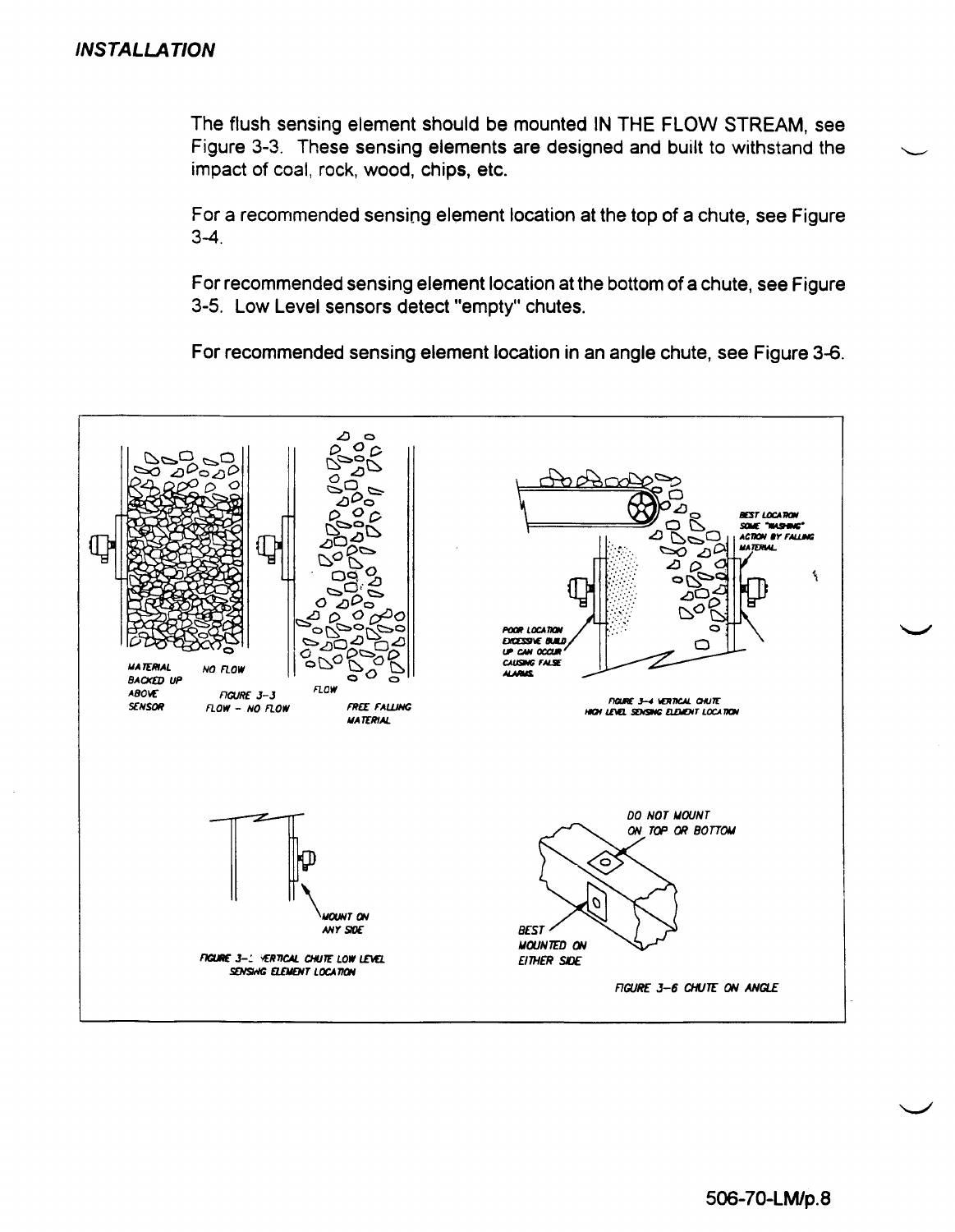#### **Wiring the Electronic Unit**  $3.4$

All power and relay connections are made to the terminal strips inside the electronic unit housing. Due to the low power consumption of the instrument (1 watt), wiring need only follow local electrical codes.

The power connections on the standard explosionproof units are made to terminals 1 and 2 on the electronic chassis. See Figure 3-7.



Figure 3-7 **Customer Connections to Standard Explosionproof Unit**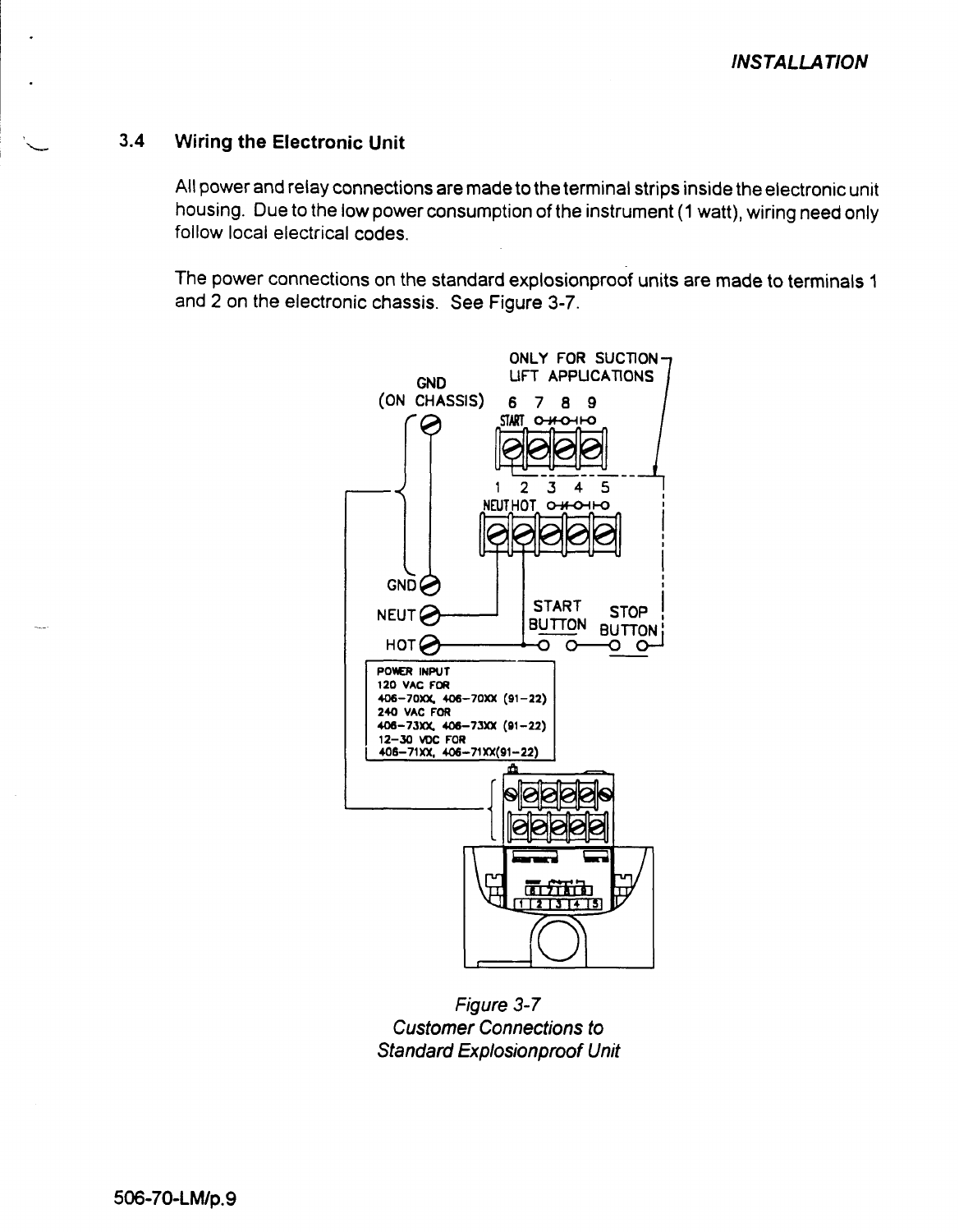The relay connections are made to the terminal strips on the front of the electronic unit chassis.

The relay has double-pole, double-throw contacts. On the explosion proof unit, both sets of contacts are available to the customer. See Figure 3-7. The relay is a dry contact closure and may not provide sufficient current to activate motors or heavy equipment (see specifications).

All sensing element cable connections to the electronic chassis are made to the individual terminals on the side opposite the relay terminal strips. Be sure to match the colors on the terminals to the colors on the cable. See Figure 3-8.



Figure 3-8 **Cable Connections to Electronic Unit**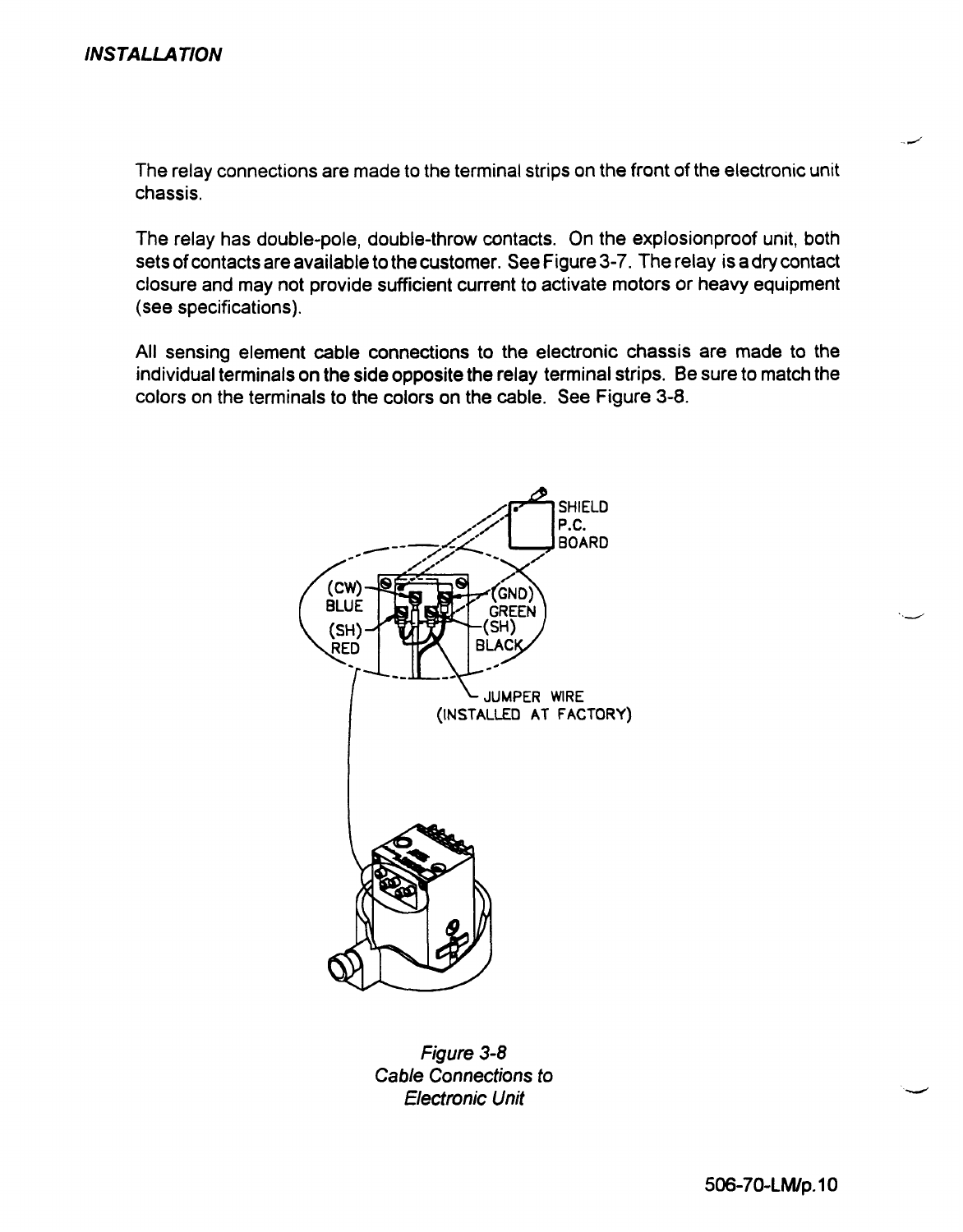**INSTALLATION** 

#### **Wiring the Sensing Element**  $3.5$

The cable connections to the sensing element should be wired per Figure 3-9.



Figure 3-9 **Cable Connections to Sensing Element** 

- A. Remove the condulet cover.
- Wire the green, red and blue cable leads to the corresponding color-coded **B.** screws as shown in Figure 3-9.
- $C_{\cdot}$ Replace the condulet cover.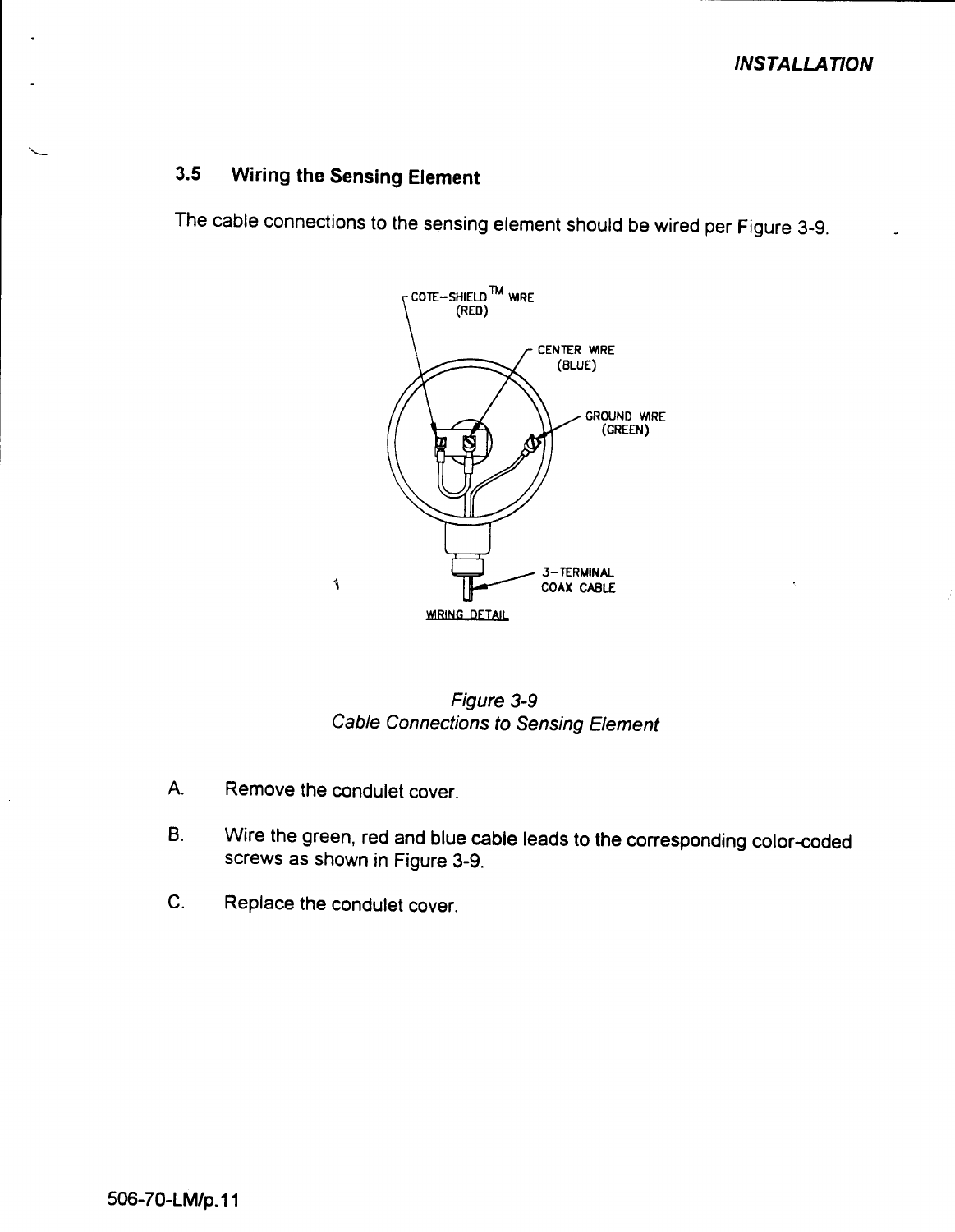### **SECTION 4 - OPERATION AND CALIBRATION**

#### $4.1$ Start-Up

Before applying power to the instrument, be sure that the input power and wiring connections are correct. See Sections 3.2 and 3.3.

### Warning - Units in Hazardous Area:

Before an explosionproof housing cover can be removed, the area must be checked and known to be non-hazardous. The area must remain non-hazardous until the cover is replaced.

Each connection to an explosionproof housing in a hazardous area must be equipped with an approved seal fitting.

#### $4.2$ **Controls**

### 4.2.1 Setpoint Control

There is a single adjustment located on top of the instrument that controls the point at which the relay operates. A lighted LED indicates that the relay is energized.



### 4.2.2 Fail Safe

Fail-safe describes the relay contact position when power to the unit is lost. The 406-7000 Series electronic unit is available with High Level Fail Safe (HLFS) and Low Level Fail-Safe (LLFS). In HLFS, the relay will deenergize due to a high level or loss of power. In LLFS, the relay will deenergize due to a low level or loss of power.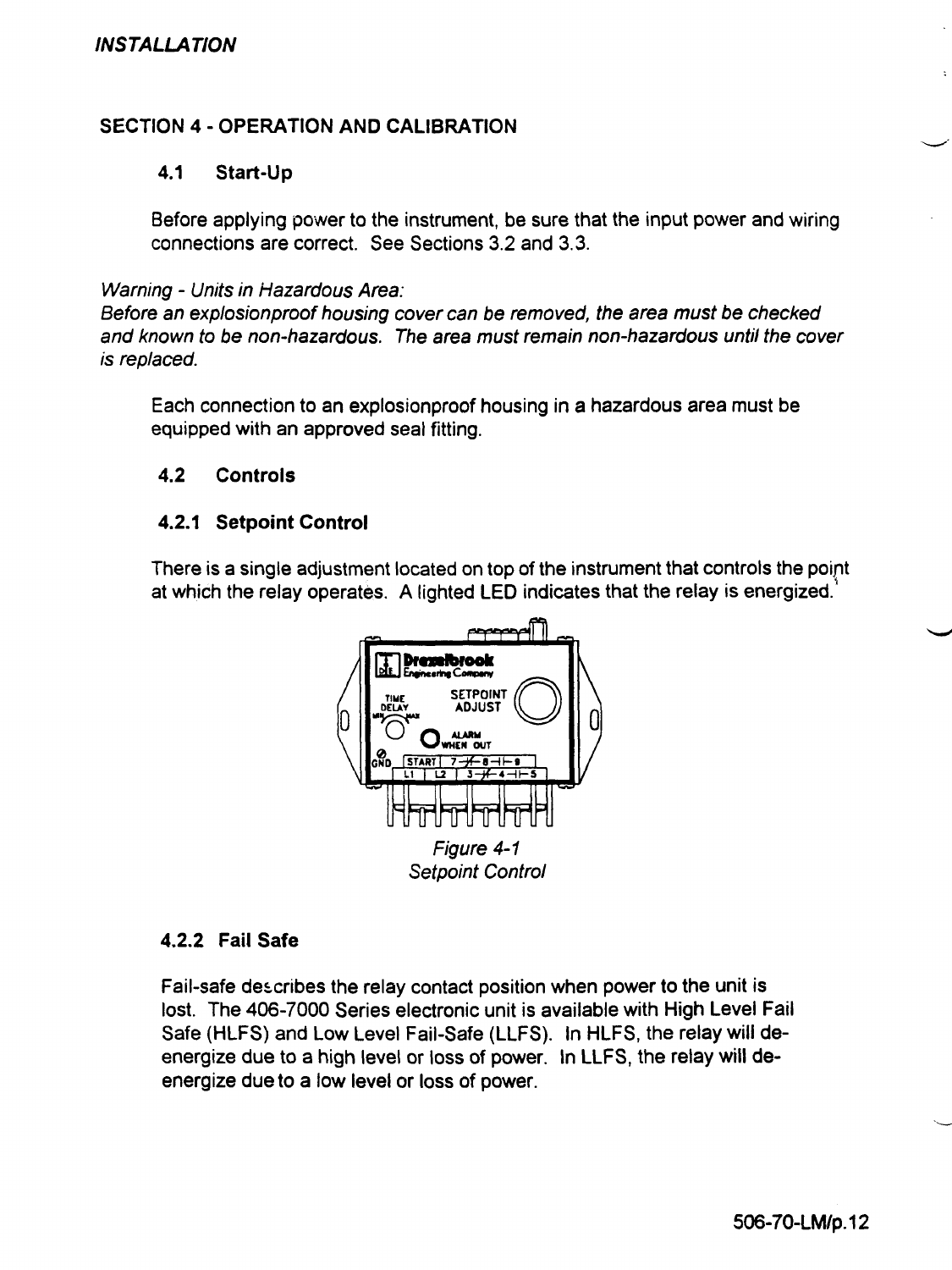The instrument is supplied in the fail-safe requested when the order is placed. (HLFS, if not specified).

The fail-safe may be field selected by a slide switch, accessible through a hole in the side of the chassis. See Figure 4-2.



Figure 4-2 **Fail-Safe Adjustment** 

#### $4.3$ **Calibration**

If the material that is being measured is non-conducting, or the factory-set calibration adjustment has been tampered with, use one of the following calibration procedures.

### 4.3.1 Calibration of Flush-Mounted Sensing Elements

Note: Be sure to use the insulated calibration tool. See Figure 4-3. Do not turn any adjustment past its mechanical stops; damage to the unit may occur. LED on indicates that the relay is energized or normal condition (not alarm).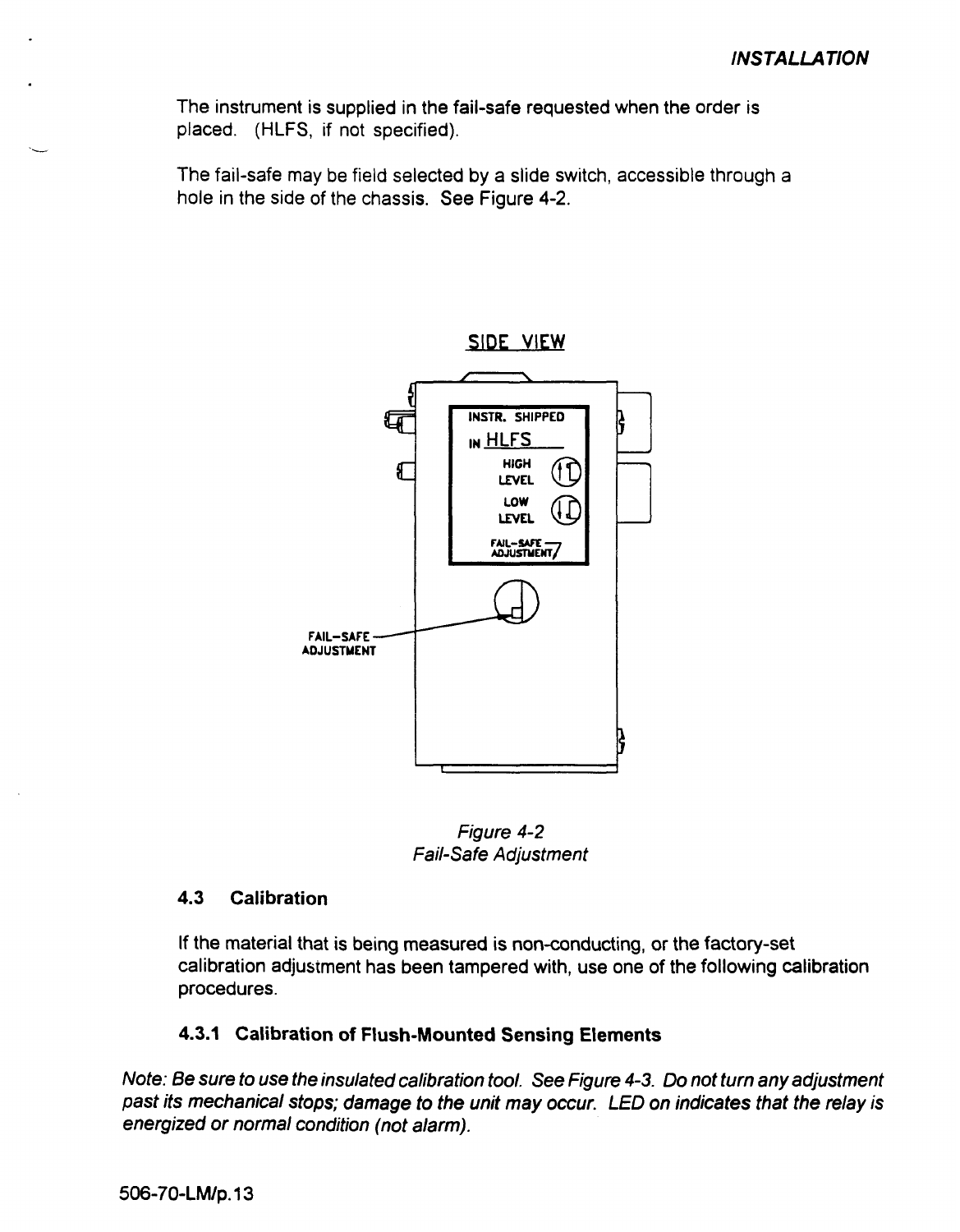

Figure 4-3 **Insulated Calibration Tool** 

- A. Check that the level is well below the sensing element. See Figure 4-4.
- **B.** Using the insulated tool supplied with the instrument, turn the setpoint adjust ment to the full counterclockwise (CCW) position. See Figure 4-3.
- C. Turn the adjustment slowly clockwise (CW) until the relay just operates. (LED changes states).
- D. Mentally note the position of the adjustment tool pointer.
- E. Increase the material level until it is well above the sensing element. See Figure 4-5 (LED changes states).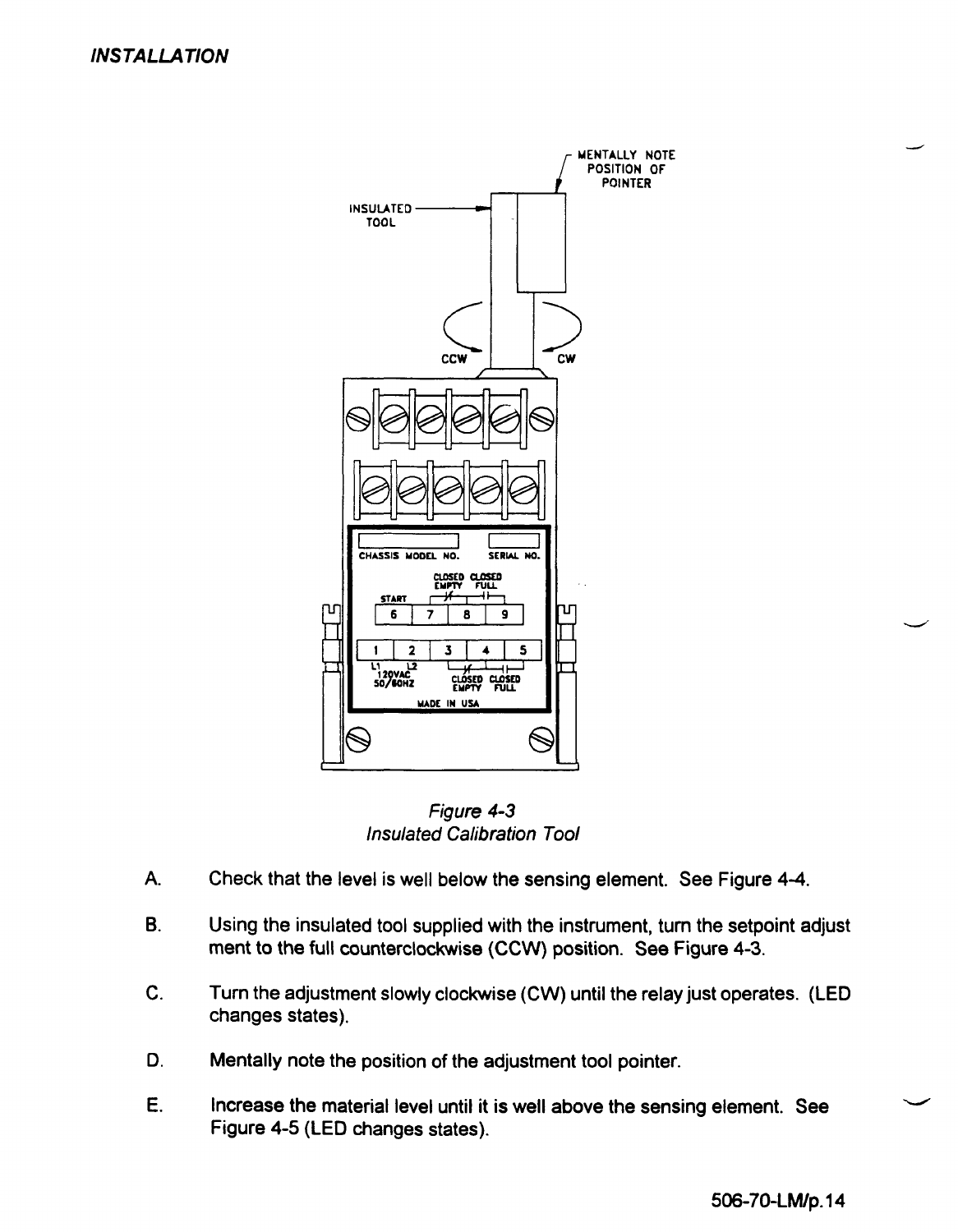$\mathbf{r}_\mathrm{c}$ 

- $F_{\perp}$ Counting the number of turns, turn the adjustment slowly clockwise (CW) until the relay once again just operates or until the end of the adjustment travel
- G. Turn the adjustment back counterclockwise (CCW) half the number of turns that were counted
- $H_{\cdot}$ For recalibration purposes, record half the number of turns that were counted as "Preload." See Section 4.3.2.

Calibration is now complete.

Note: If less than 1/4 turn of the adjustment was observed between the points where the sensing element was covered and uncovered, please consult the factory.



Note: When excessive build-up on the sensor occurs, turning the adjustment clockwise will generally eliminate a false high-level signal. But build-up may continue to form or it may drop off. In the latter case, when material reaches the sensing element it may not respond, at which point it is necessary to call factory service at 1-800-527-6297.

506-70-LM/p.15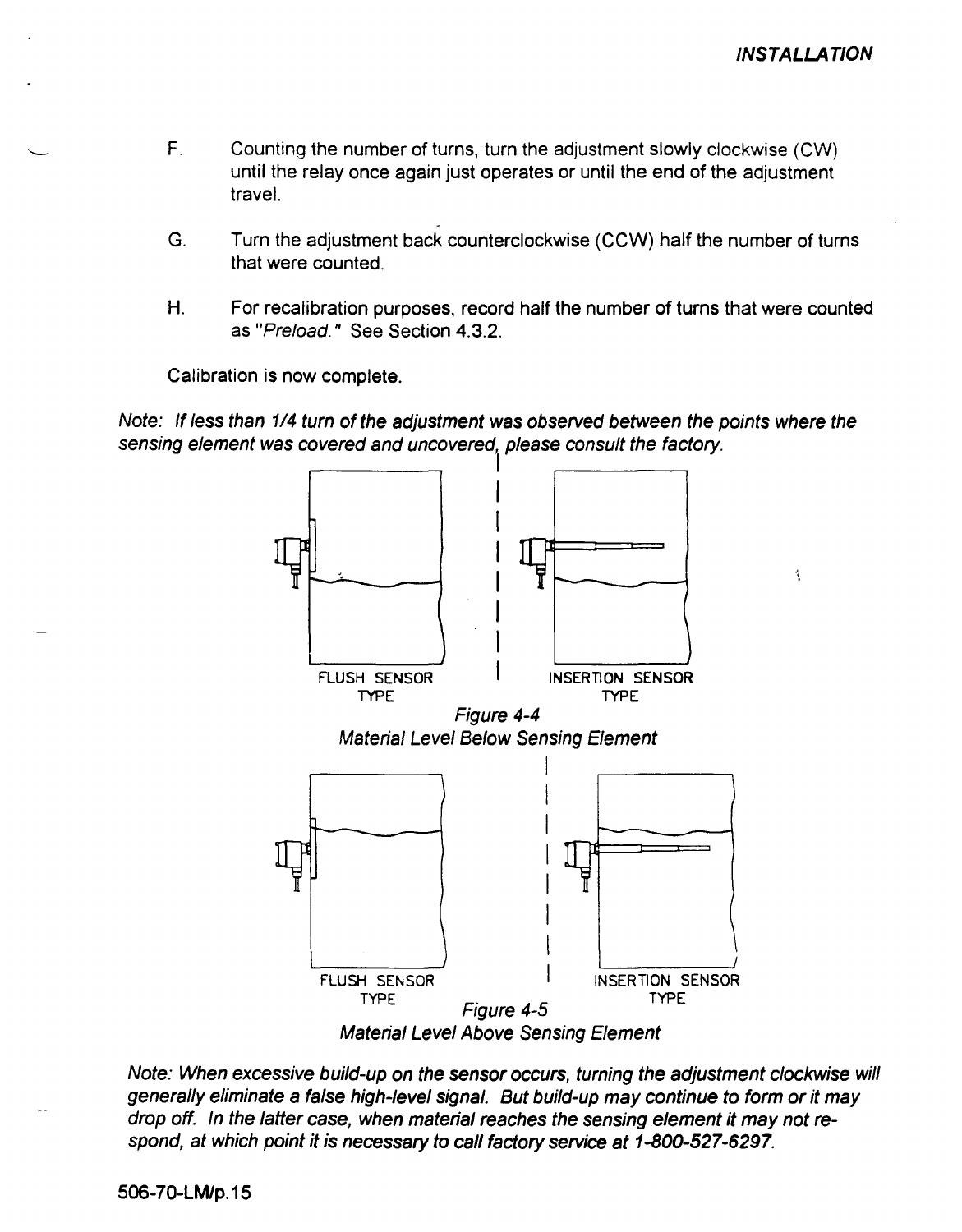### 4.3.2 Quick Calibration

Note: This method is only recommended when it is not possible to follow one of the standard methods of calibration. The correct insulated calibration tool is required. See Figure 4-3. Do not turn any adjustment past its mechanical stops; damage to the unit may occur. LED on indicates that the relay is energized or normal condition (not alarm).

- $A<sub>1</sub>$ In either HLFS or LLFS when it is not possible to lower the level below the sensing element, find the operating point in the material and rotate the adjustment 1/2 turn counterclockwise (CCW). (If no operating point is found, then continue to end of the adjustment travel.)
- **B.** In the HLFS or LLFS when it is impossible to cover the sensing element with material, find the operating point in air and turn the adjustment clockwise (CW) 1/2 turn for dry insulating powders or 1 turn for moist granulars.

### 4.3.3 Recalibration

А. For recalibration using the procedure in Section 4.3.1, follow steps A.B. and C. then turn the adjustment further clockwise (CW) the amount of preload.

### 4.3.4 Calibration of Time Delay Units

The time delay adjustment is locted on top of the electronic unit chassis. See Figure 4-6. The standard time delay is adjustable from 0-90 seconds.

The delay occurs when the unit is going into the alarm condition. The output will continue to indicate a normal condition until the delay has timed out.





Turning the adjustment clockwise (CW) will increase the time delay, and turning it counter-clockwise (CCW) will decrease the time delay.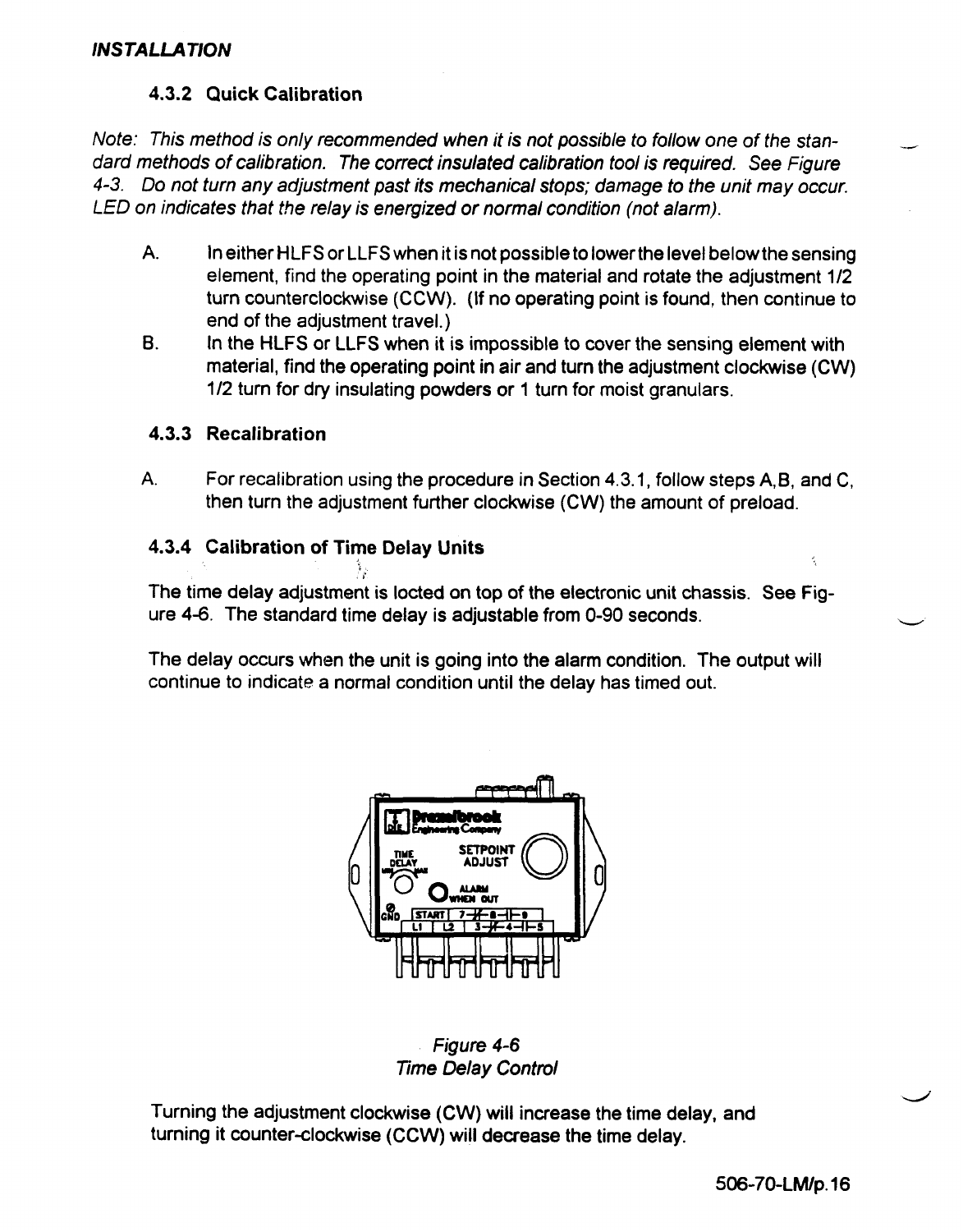### **SECTION 5 - TROUBLESHOOTING**

#### $5.1$ Introduction

The 506-70 Series instruments are designed to give years of unattended service. No periodic or scheduled maintenance is required.

There are no specific spare parts that we recommend be stocked by the user. However, if the application is critical, it is best to have a spare electronic unit chassis available in the event of a component failure. The electronic unit chassis should be returned to the factory for repair.

If difficulty should occur when operating your system, divide the system into its component parts and test each part individually for proper operation.

The following troubleshooting procedures should be used in checking out your system. If attempts to solve the difficulty fail, notify our local representative or call the factory direct and ask for the Service Department.

#### $5.2$ **Checking the Electronic Unit**

Before checking the components separately, check all wiring connections to both the electronic unit and sensing element. See Sections 3.2 and 3.3 Be sure to match the cable wire sleeve colors to the terminal screw colors on the electronic unit.



**Testing the Electronic Unit**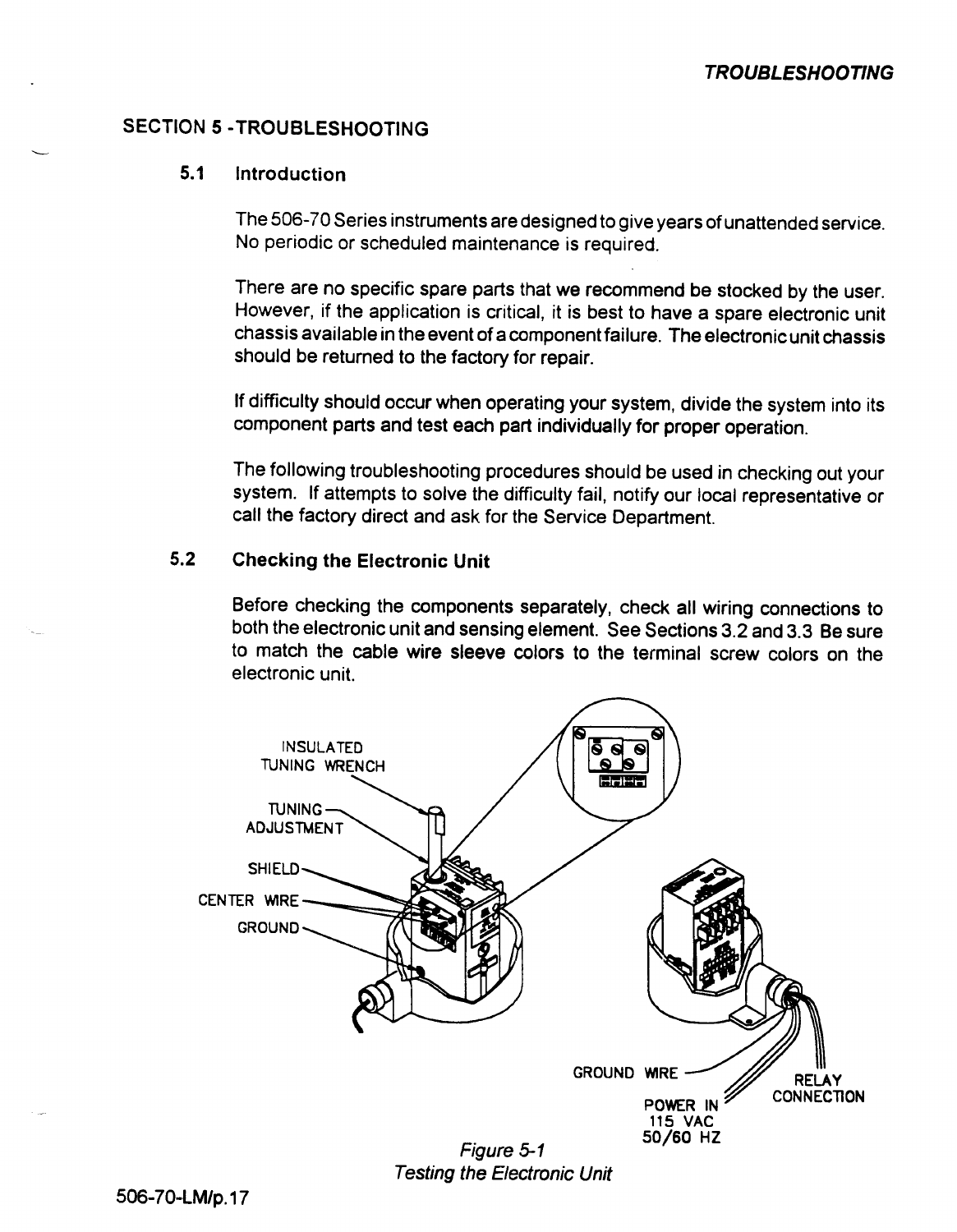- A. Disconnect the sensing element cable from the electronic unit. Leave the power connected. See Figure 5-1.
- **B**. Put a capacitor, any value from 200 pF to 400 pF, across the blue center (CW) connection and the green ground (GND).
- $C_{\cdot}$ With the capacitor attached, the relay and the LED on top of the electronic unit will change state, after a delay time of 0-90 seconds.\*

\*Note: To disengage the time delay, mark the original position of the adjustment, then turn to the full counterclockwise (CCW) position. Be sure to reset the time delay to its original position after checking the electronic unit.

#### $5.3$ **Checking the Relay Circuits**

- A. The relay output circuit consists of double-pole double-throw relay contacts brought out to a terminal strip. When the relay is operating properly, the following conditions will apply:
	- $1<sub>1</sub>$ The LED on the top of the electronic unit chassis should be lit when relay contacts 4 and 5, and 8 and 9 are closed.
	- $2.$ The LED should be out when relay contacts 3 and 4, and 7 and 8 are closed. See Figure 5-2.



Figure 5-2 **Relay Contact Chart**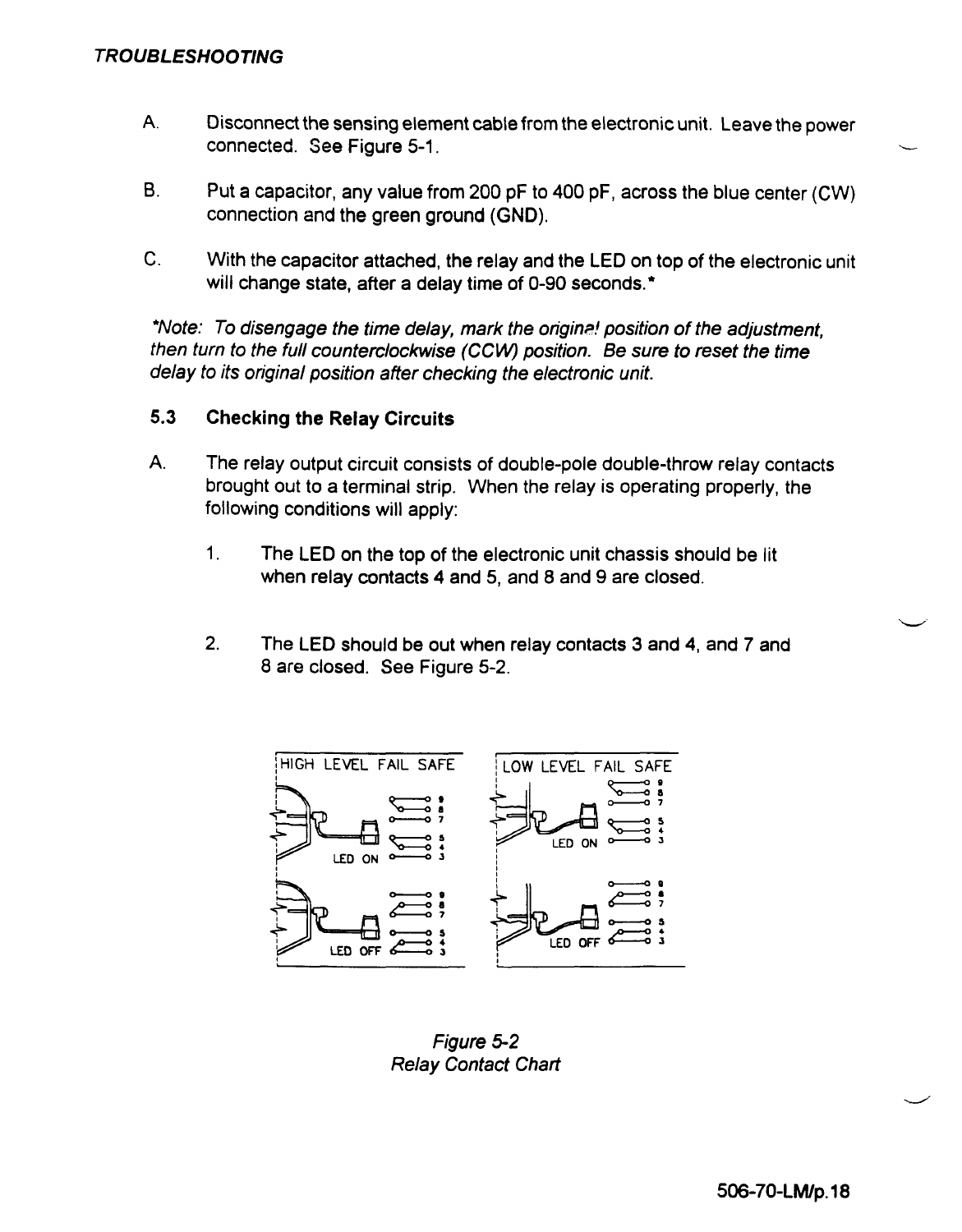$B<sub>1</sub>$ Relay operation may be heard as an audible click when the background noise is not too high. Use one of the methods shown in Figure 5-3 to deter mine if the relay contacts are switching.



Figure 5-3 **Checking the Relay Circuits** 

#### $5.4$ **Checking the Cable**

- A. Disconnect the cable at both ends. Be sure all terminals are standing clear. See Figure 5-4.
- **B.** With an analog ohmmeter, measure the resistance between the CW (Blue) and the SH (Red). Resistance should be infinite (open circuit). With the CW(Blue) and SH (Red) shorted together at the other end, the resistance should be near zero.
- C. Measure the resistance from CW (Blue) to GND (Green). Resistance should be infinite (open circuit). With the CW (Blue) and the GND (Green) shorted together at the other end, the resistance should be near zero.
- D. Measure the resistance from the SH (Red) to the GND (Green). Resistance should be infinite. If the two are shorted together at the other end, the resistance should be near zero.
- E. If measured resistances are not acceptable, replace cable.\*
- \* Only coaxial cables supplied by Drexelbrook Engineering Company should be used to connect the control unit to the sensing element.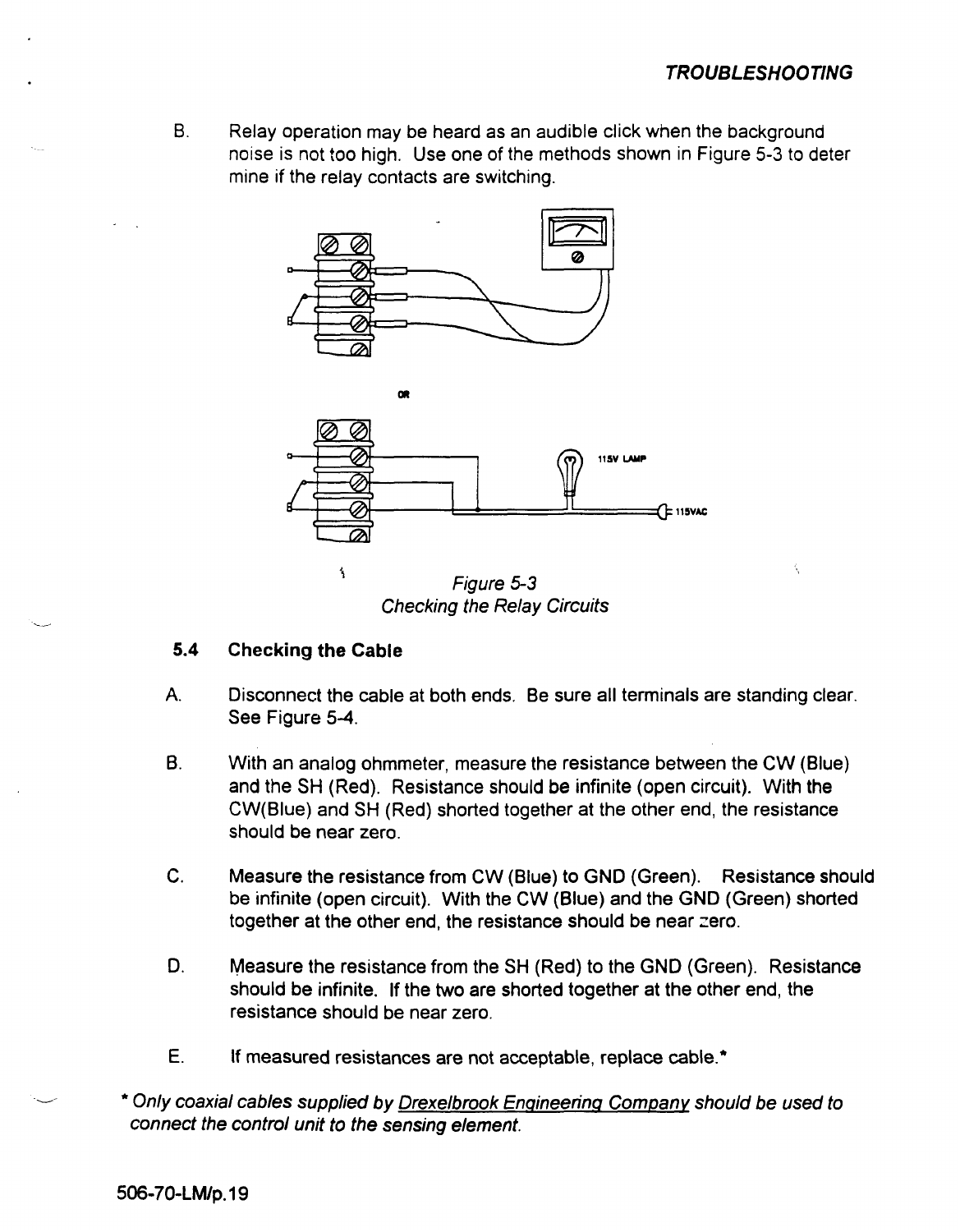

Figure 5-4 **Checking the Cable** 

#### $5.5$ **Checking the Sensing Element**

A thorough check of the sensing element requires factory service equipment. However, the following test can be done with only an ohmmeter to help determine the cause of a possible malfunction. If this test indicates the sensing element. is not functioning properly, or if none of the checkout procedures indicate a problem but the system is still not operating properly, please call the factory service department at 1-800-527-6297.

Disconnect the measuring cable from the sensing element terminals. See Figure A.  $5 - 5.$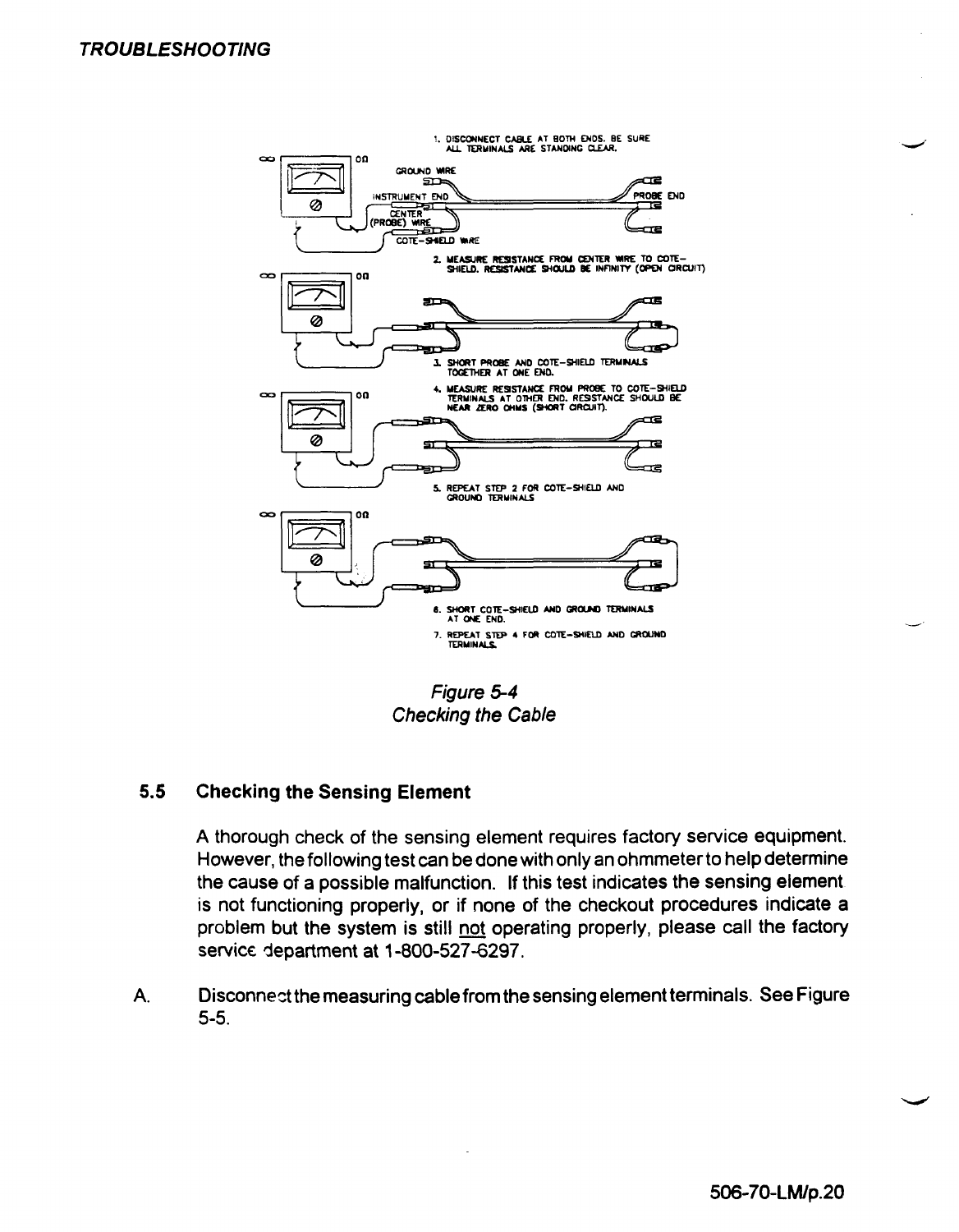

Figure 5-5 **Checking the Sensing Element** 

**B.** Use an ohmeter to measure the resistance between the sensing element terminals. See the chart below.

| Blue (CW) to red (SH)                    | Infinite (open circuit)   |
|------------------------------------------|---------------------------|
| Blue (CW) to green<br>(SND)              | Infinite (open circuit)   |
| Green (GND) to either<br>mounting flange | Near zero (short circuit) |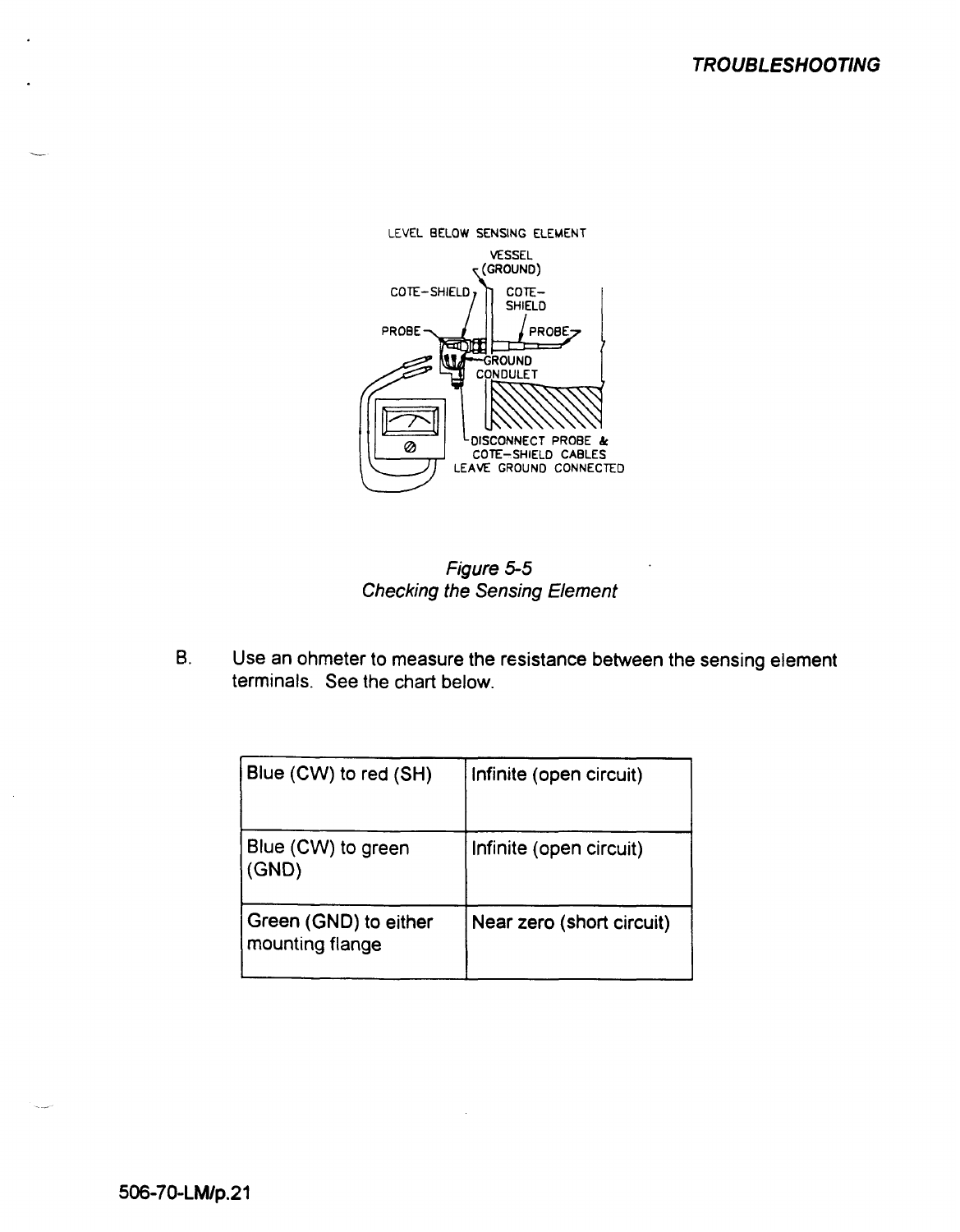#### $5.6$ **Posssible Problems and Solutions**

Table 5-1 lists some possible symptoms, causes, and solutions of the 506-70 system.

| <b>SYMPTOM</b>                                                                                   | POSSIBLE CAUSE                                                                                                                                                                                                        | <b>SOLUTION</b>                                                                                                                                                             |
|--------------------------------------------------------------------------------------------------|-----------------------------------------------------------------------------------------------------------------------------------------------------------------------------------------------------------------------|-----------------------------------------------------------------------------------------------------------------------------------------------------------------------------|
| Both red and green lights<br>on the cover door of the<br>optional NEMA 4 housing<br>are out.     | a) No voltage between 'hot' and<br>'neutral' terminals.<br>b) One or both bulbs are burnt<br>αıt<br>c) Electronic unit malfunction.                                                                                   | a) Check wiring. See section 3.2.<br>b) Replace defective bulb(s).<br>c) See sections $5.2$ and $5.3$ .                                                                     |
| LED on chassis or green<br>cover light is on, even<br>when vessel is known to<br>be full (HLFS). | a) Defect in cable.<br>b) Electronic unit malfunction.<br>c) Sensing element<br>malfunction.<br>d) Improper calibration.<br>e) Vessel not grounded.<br>f) Vessel not metallic.                                        | a) See section 5.4.<br>b) See sections $5.2$ and $5.3$ .<br>c) See section 5.5.<br>d) See section 4.3.<br>e) Ground vessel.<br>f) Add a ground reference to<br>vessel.      |
| LED on chassis is out or<br>red cover light is on in a<br>normal condition.                      | a) Defect in cable.<br>b) Electronic unit malfunction.<br>c) Sensing element<br>malfunction.<br>d) Heavy coating build-up on<br>sensor.                                                                               | a) See section 5.4.<br>b) See sections 5.2 and 5.3.<br>c) See section 5.5.<br>d) Consult factory.                                                                           |
| Instrument operates<br>intermittently.                                                           | a) Loose winng.<br>b) Ground strap not connected<br>properly.<br>c) Electronic unit malfunction.<br>d) Voids in the process stream<br>are longer than the time delay<br>period.<br>e) Sensing element<br>malfunction. | a) Check wiring. See section 3.2.<br>b) See section 3.5.<br>c) See sections 5.2 and 5.3.<br>d) Increase the time delay period.<br>See section 4.2.2.<br>e) See section 5.5. |

Table 5-1 Troubleshooting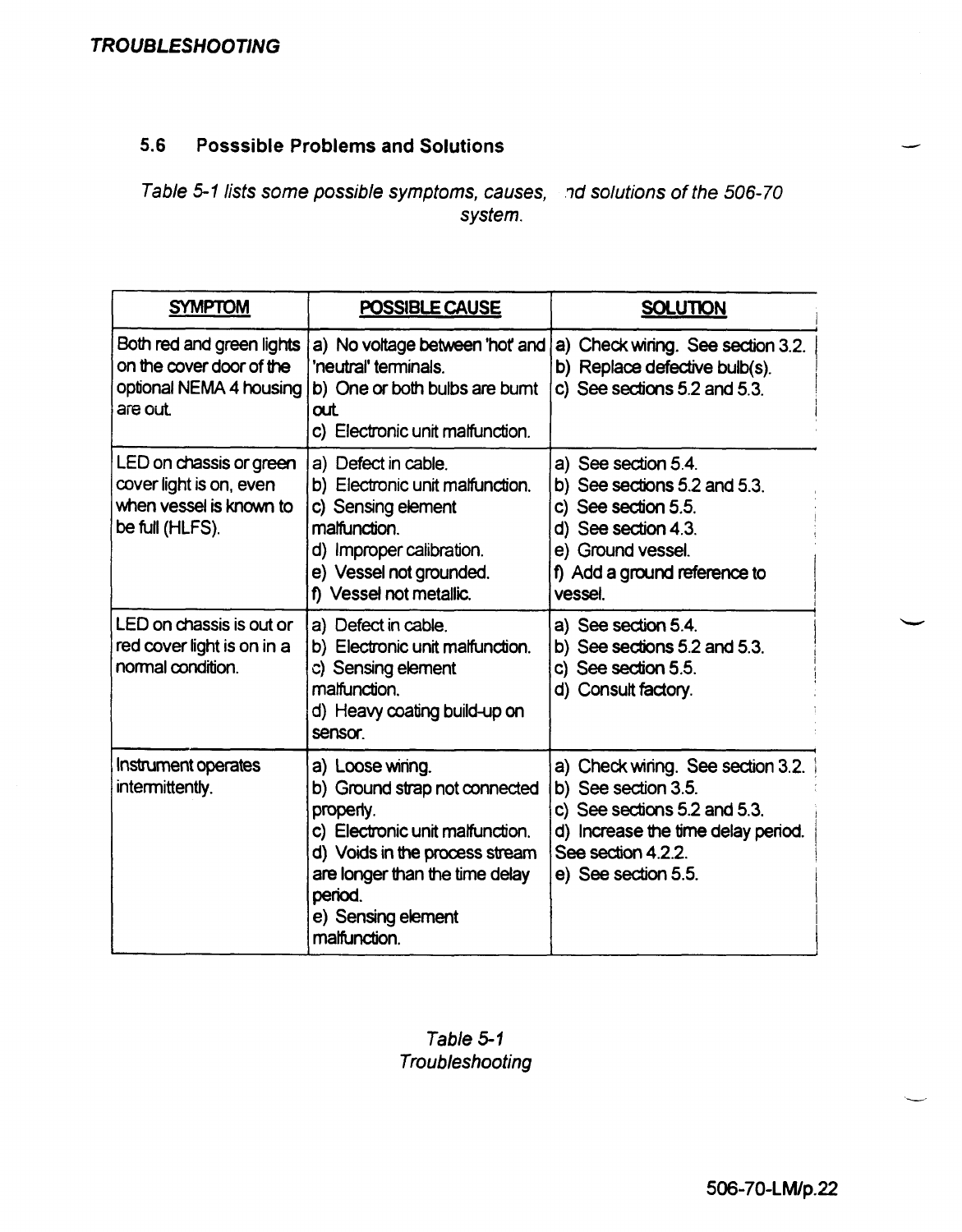۱

#### $6.0$ **FACTORY AND FIELD SERVICE ASSISTANCE**

#### $6.1$ **Telephone Assistance**

If you are having difficulty with your Drexelbrook equipment, and attempts to locate the problem has failed, notify your local Drexelbrook representative, or call the factory direct and ask for the Service Department. Drexelbrook Engineering Company is located at 205 Keith Valley Road, Horsham, PA 19044. The telephone number is 1-800-527-6297.

To help us solve your problem quickly, please have as much of the following information as possible when you call:

| Cable Length |  |
|--------------|--|
|              |  |
|              |  |
|              |  |
|              |  |
|              |  |
|              |  |

#### $6.2$ **Equipment Return**

Do not return equipment without first contacting the factory for a return authorization number. Any equipment being returned must include the following information in addition to the above

| Reason for return |  |
|-------------------|--|
|-------------------|--|

If available, please also include the original P.O. # and the original Drexelbrook #.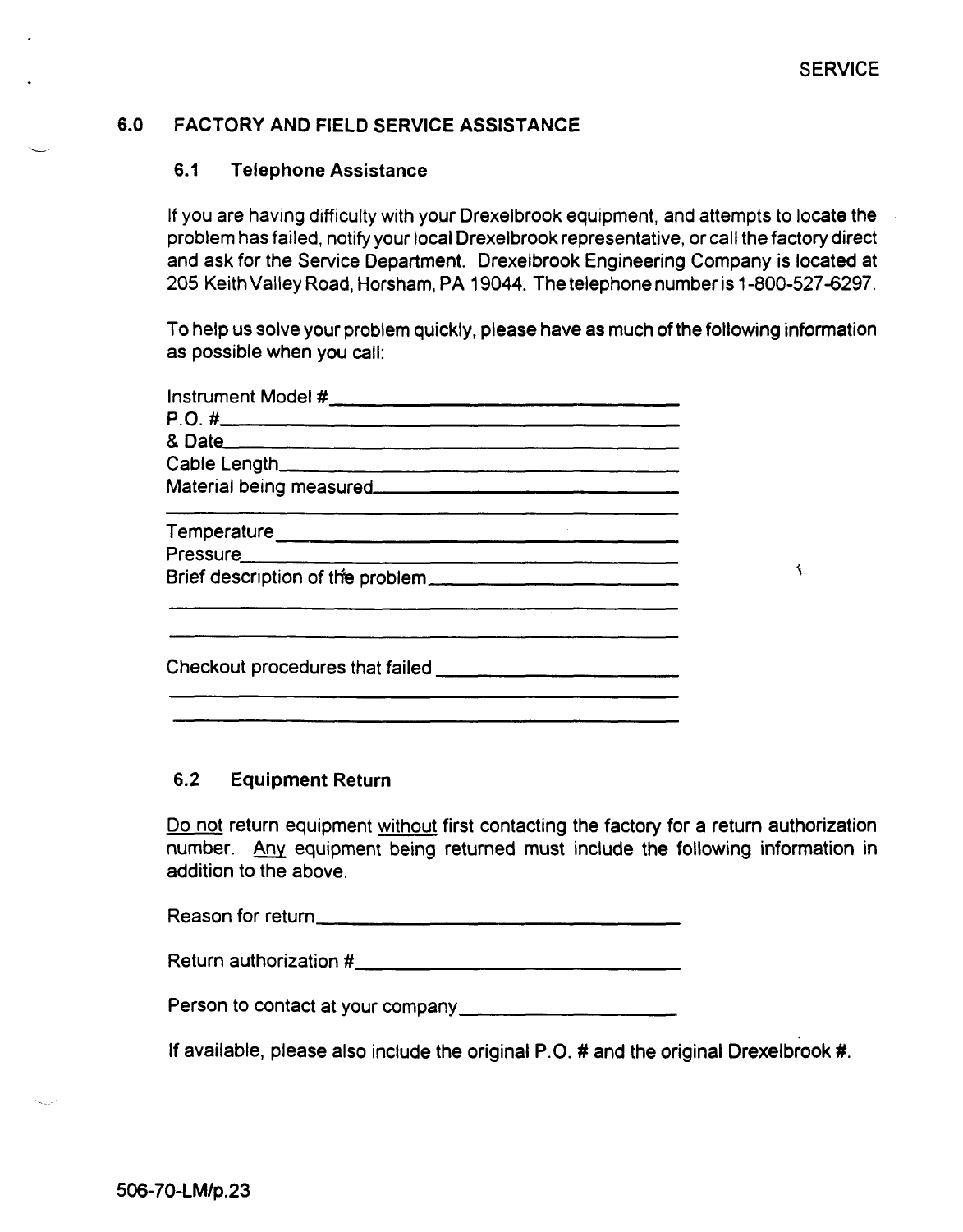To keep the paperwork in order, you must include a purchase order with returned equipment, even though it may be coming back for warranty repair. You will not be charged if the equipment is covered under warranty. Please return your equipment with freight charges prepaid. We regret that we cannot accept collect shipments.

Spare instruments are generally in factory stock. If the application is critical, a spare chassis should be kept on hand.

#### $6.3$ **Field Service**

Trained field servicemen are available on a time-plus-expense basis to assist in startups, diagnosing difficult application problems, or in-plant training of personnel. Contact the Service Department for further details.

#### $6.4$ **Customer Training**

Periodically, Drexelbrook instrument training seminars for customers are held at the factory. These sessions are guided by Drexelbrook engineers and specialists, and provide detailed information on all aspects of level measurement, including theory and practice of instrument operation. For more information about these valuable workshops, write to Drexelbrook Engineering, Attn: Communications/Training Group, or call direct  $(215) 674 - 1234.$